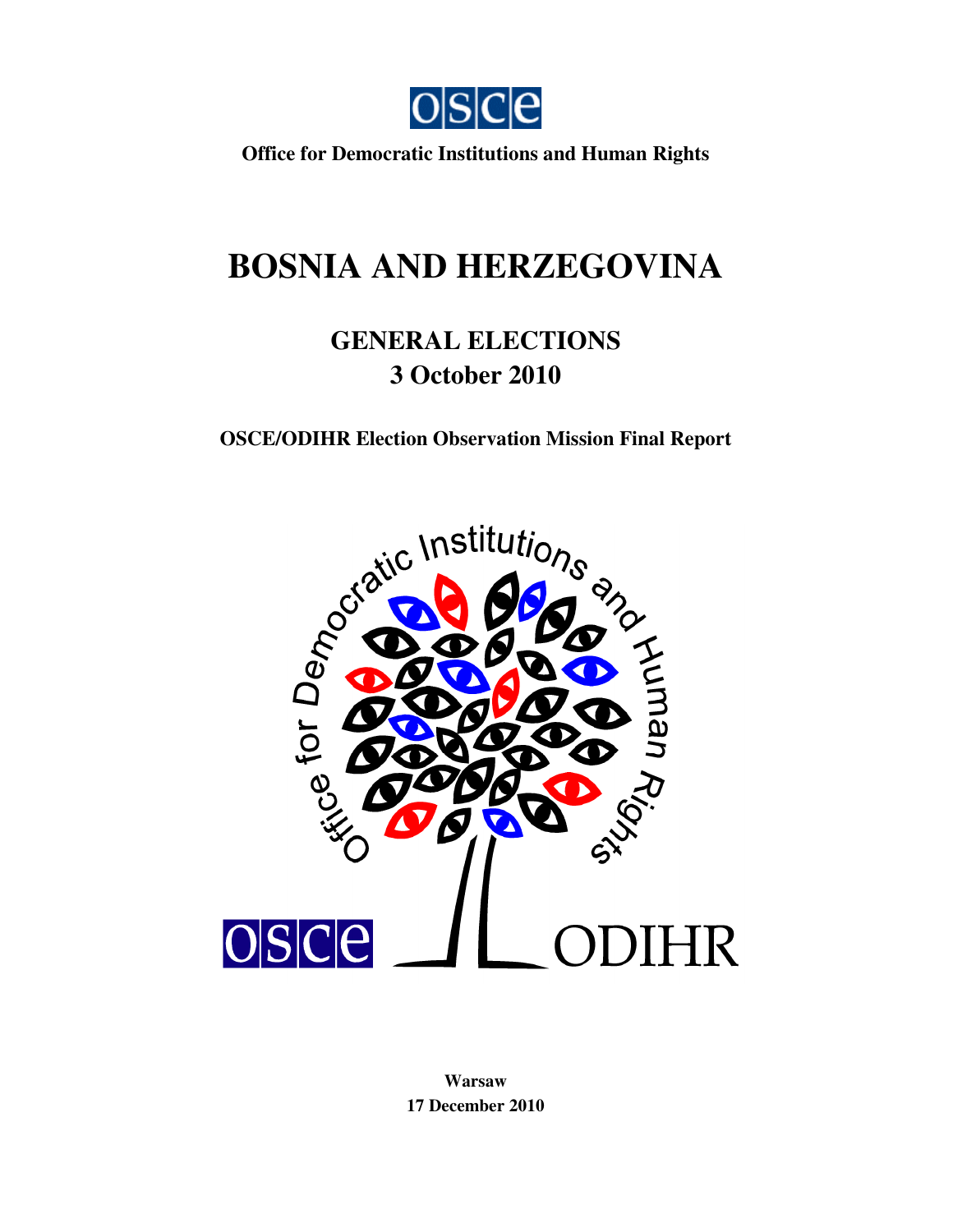## **TABLE OF CONTENTS**

| Ι.                      |  |
|-------------------------|--|
| П.                      |  |
| III.                    |  |
| IV.                     |  |
| А.<br>B.                |  |
| V.                      |  |
| А.<br>В.<br>C.<br>D.    |  |
| VI.                     |  |
| А.<br>В.<br>$C_{\cdot}$ |  |
| VII.                    |  |
|                         |  |
| А.<br>B.                |  |
| IX.                     |  |
| А.<br>В.<br>$C_{\cdot}$ |  |
| X.                      |  |
| XI.                     |  |
| XII.                    |  |
|                         |  |
|                         |  |
| XV.                     |  |
| А.<br>В.                |  |
|                         |  |
| А.<br><b>B.</b>         |  |
|                         |  |
|                         |  |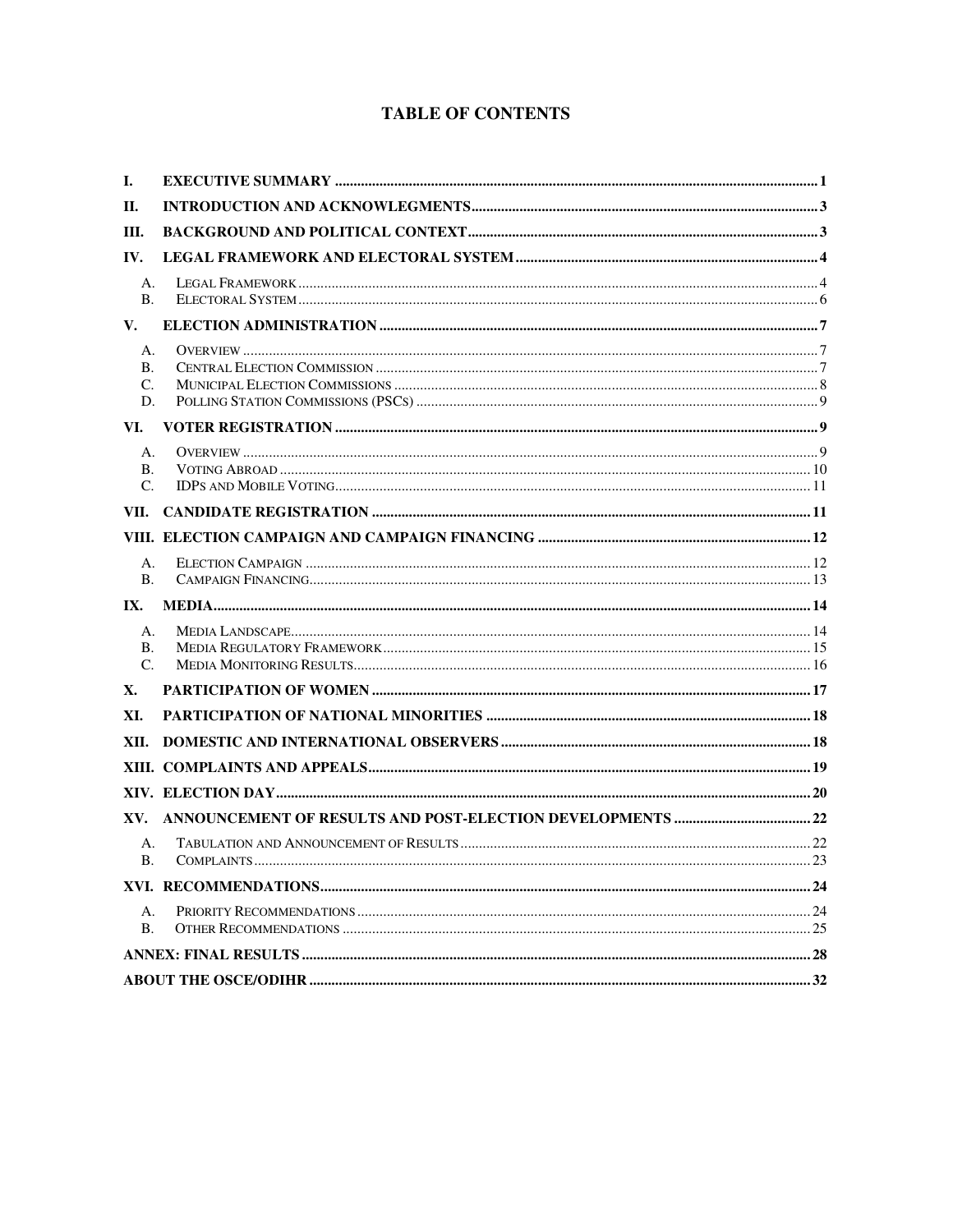#### **BOSNIA AND HERZEGOVINA, GENERAL ELECTIONS OSCE/ODIHR Election Observation Mission Final Report<sup>1</sup>**

#### **I. EXECUTIVE SUMMARY**

Following an invitation from the Central Election Commission (CEC) of Bosnia and Herzegovina (BiH) to observe the 3 October general elections, the OSCE/ODIHR deployed an Election Observation Mission (EOM) on 26 August. The elections were assessed for their compliance with OSCE commitments and other international standards for democratic elections, as well as with national legislation. On election day, the OSCE/ODIHR EOM joined efforts with delegations from the OSCE Parliamentary Assembly (OSCE PA), the Parliamentary Assembly of the Council of Europe (PACE) and the Parliamentary Assembly of the North Atlantic Treaty Organization (NATO PA).

The 2010 elections were the second general elections to be fully administered by the BiH authorities. They were generally conducted in line with OSCE and Council of Europe commitments, but certain key areas require further action. While the legal framework provides a satisfactory basis for the conduct of democratic elections overall, it contains ethnicity-based limitations to the right to stand. This is in violation of the European Convention of Human Rights and a legally binding decision of the European Court of Human Rights (ECtHR), as well as OSCE commitments.

The CEC functioned efficiently and enjoyed the general confidence of electoral stakeholders. It undertook a project to improve its software platform, including tabulating and reporting election results. Municipal Election Commissions (MECs) were generally well organized, but at times their work was affected by insufficient funding and inadequate office space. The appointment of Polling Station Commissions (PSCs) was marred by political contestants trading seats in PSCs. For the first time, the CEC prepared training manuals for PSCs. Nevertheless, on election day, a number of PSCs had difficulties in properly following complex and lengthy electoral procedures, especially related to opening and counting.

A unified Central Voter Register (CVR) was used for the second time in general elections and enjoyed public confidence. Some 35 per cent of Brčko district residents, however, were not included in the CVR and were not permitted to vote or stand in the entity or state races as they had not chosen a voting option for one of the two entities,<sup>2</sup> specifically required by law in Brčko. For the first time, BiH voters living abroad could vote at BiH diplomatic representations, in addition to existing provisions to vote by mail.

The CEC certified a total of 3,900 candidates from 32 political parties, 10 coalitions and 7 independent candidates (excluding cantonal elections), defined as 'electoral subjects', for the 2010 general elections. This offered voters a wide choice of political options.

The election campaign was visible throughout the country, especially in cities. Overall, the campaign environment was calm, although occasionally marked by nationalist rhetoric and inflammatory statements. Contestants were generally able to conduct their campaign activities without hindrance from either authorities or from other parties. Constitutional reform issues and underlying ethnic divisions remained omnipresent in the campaign.

 $\frac{1}{1}$  The English version of this report is the only official document. Unofficial translations are provided in Bosnian, Croatian and Serbian.

<sup>2</sup> Federation of BiH (FBiH) or Republika Srpska (RS).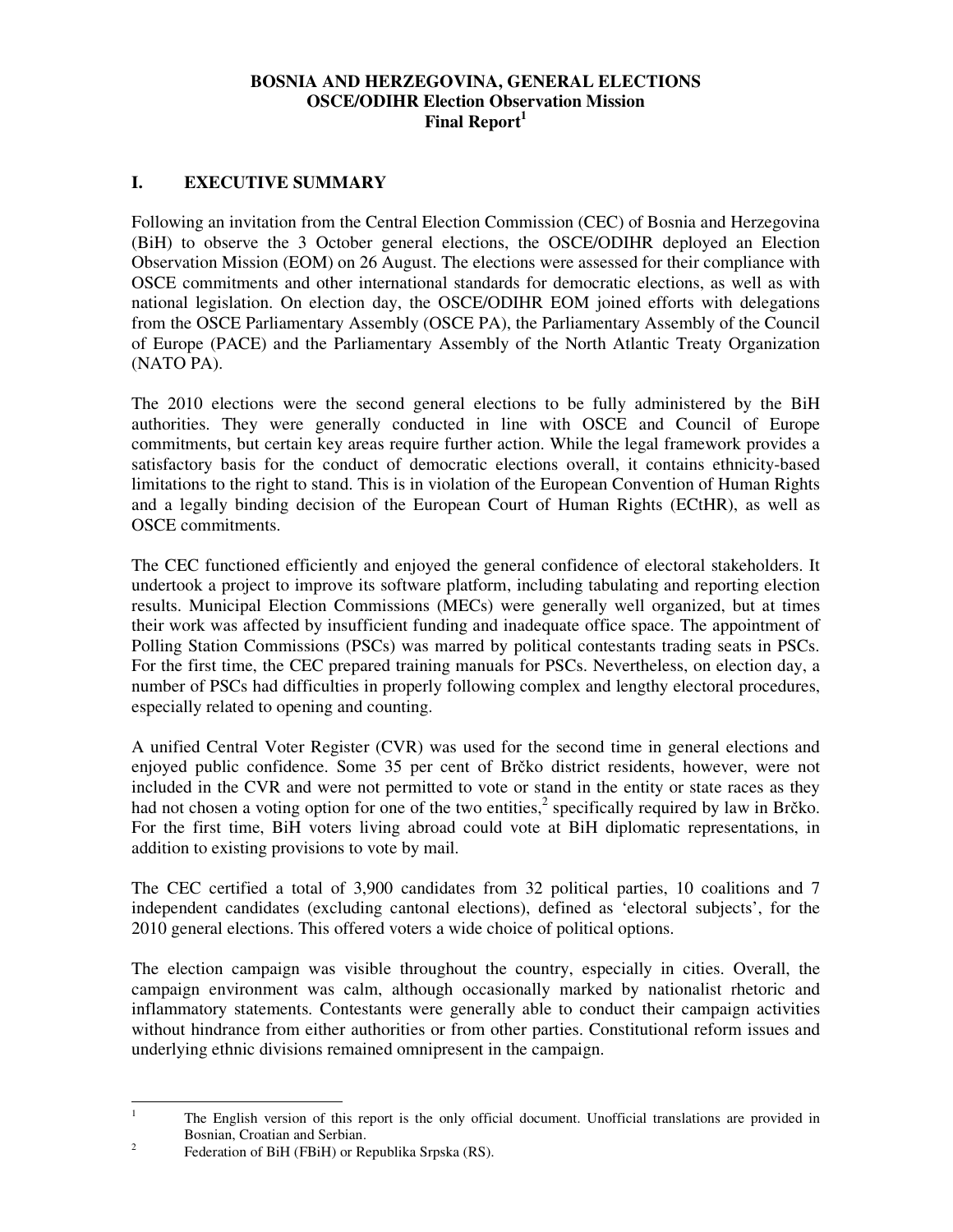A number of political contestants expressed dissatisfaction with campaign financing regulations and their lack of transparency. Particularly, they stated that the regulations were too restrictive on donation limits and discriminated against parties not represented in the BiH legislative bodies. Late publishing by the CEC of financial reports from previous elections with little consequence has created a public perception that contestants enjoy impunity for ignoring financial regulations.

The variety of political views reflected in the media presented voters with an opportunity to make informed choices on election day. Broadcasters provided contestants with a genuine opportunity to convey their messages to voters, especially in numerous televised debates. The campaign coverage was, however, short of in-depth analysis of political platforms and populist rhetoric often detracted attention from substantive issues. Public media news programs at times showed biased reporting and provided extensive coverage of state officials, some of whom were also candidates. Some private broadcasters were inclined to favor particular contestants. Although not required by law, the Communications Regulatory Agency (CRA) did not decide on most mediarelated complaints prior to election day.

The legal requirement for gender balance on the party lists was respected and 37.7 per cent of the candidates in the races observed by the OSCE/ODIHR EOM were women. Only 43 (19.28 per cent) women were elected to the three parliamentary assemblies. The only woman member of the CEC is its chairperson. Women chaired 42 out of 142 MECs.

The general elections were primarily observed by representatives of contestants, with some 54,000 such observers being certified by election commissions nationwide. The number of domestic observers from civil society declined five-fold in comparison to the 2006 general elections, mainly due to lack of funding.

Election day procedures were carried out in an orderly and calm atmosphere. Some 100 complaints were lodged over alleged violations of electoral rules. No serious incidents were observed during the opening, voting or counting procedures. Election commissions were generally open and cooperative with election observers.

In some instances, not all procedures were fully respected during the opening of the polling stations and the voting process. International observers also observed breaches of secrecy of the vote, family voting, proxy voting and overcrowding. The counting process lasted throughout the night, due to the complex procedures and different types of ballots that needed to be counted in each polling station (PS). Although numerous procedural errors were observed during the count, these did not appear to have an impact on the overall assessment of the counting process.

The tabulation of results at observed MECs was well organized and transparent overall, with MEC members having a good understanding of procedures. The conditions and resources assigned for tabulation were generally sufficient. In a few cases, however, the transparency of the process was reduced due to limited space of the premises. Observers noted that the new data entry system for the tabulation of results functioned well.

The CEC posted preliminary results broken down by PS on its website and, for the first time, the number of invalid ballots. The partial preliminary results for the BiH presidency were published early on election night and partial results for all electoral contests by the following morning. The CEC website, however, was difficult to access for couple of days due to Internet traffic.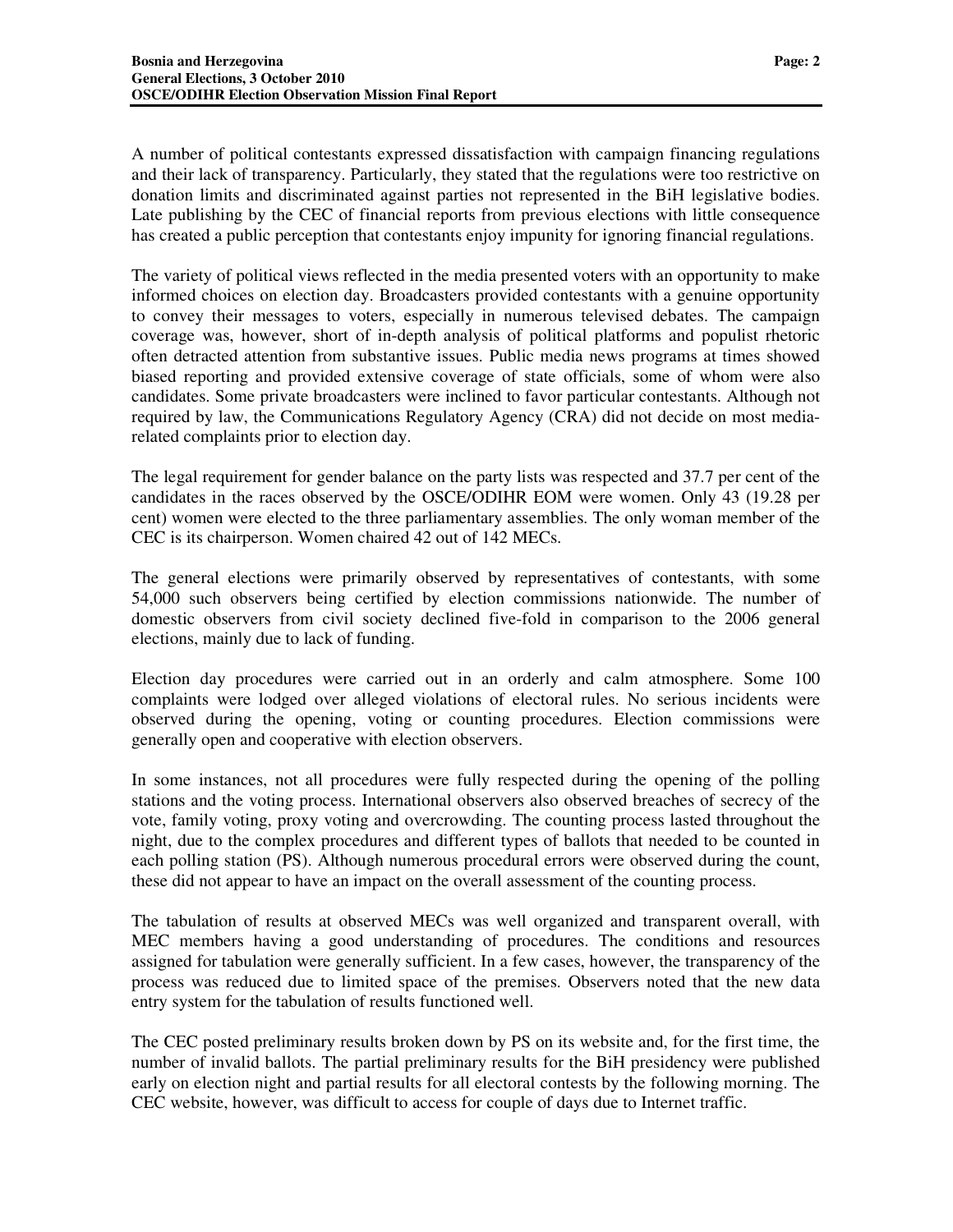#### **II. INTRODUCTION AND ACKNOWLEGMENTS**

Following an invitation from the CEC of BiH, and based on the findings and conclusions of a Needs Assessment Mission  $(NAM)$ ,<sup>3</sup> the OSCE/ODIHR established an EOM on 26 August. The OSCE/ODIHR EOM observed the canton-level elections only to the extent that they had an impact on the presidential and parliamentary races. The OSCE/ODIHR has observed eight electoral processes in BiH since 1996.<sup>4</sup>

The OSCE/ODIHR EOM was headed by Ambassador Daan Everts and consisted of a 15-member core team, based in Sarajevo, and 20 long-term observers (LTO) throughout the country. Core team members and LTOs were drawn from 20 OSCE participating States. For election-day observation, the OSCE/ODIHR EOM joined efforts with observer delegations of the OSCE Parliamentary Assembly (OSCE PA), the Parliamentary Assembly of the Council of Europe (PACE) and the NATO Parliamentary Assembly (NATO PA). Mr. Roberto Battelli headed the OSCE PA delegation and was appointed by the OSCE Chairperson-in-Office as Special Coordinator to lead the short-term OSCE observer mission. Mr. Tiny Kox headed the PACE delegation, and Mr. Wladyslaw Sidorowicz led the NATO PA delegation.

A total of 307 short-term observers were deployed on election day, including 237 OSCE/ODIHR short-term observers, a 39-member delegation from the OSCE PA, a 26-member delegation from the PACE and a 5-member delegation from the NATO PA. In total, observers came from 39 OSCE participating States. Opening procedures were observed in 142 PSs, voting was observed in 1,347 of 5,276 PSs and counting in 128 PSs. Due to the protracted counting process, a comprehensive and systematic observation of the tabulation of results could not be conducted.

The elections were assessed for their compliance with OSCE commitments and other international standards for democratic elections, as well as with national legislation. This final report follows a Statement of Preliminary Findings and Conclusions, which was released at a press conference in Sarajevo on 4 October.<sup>5</sup>

The OSCE/ODIHR EOM wishes to thank the CEC for the invitation to observe the general elections, its co-operation and providing accreditation documents, and the Ministry of Foreign Affairs and other authorities for their assistance and co-operation. The OSCE/ODIHR EOM expresses its appreciation to the OSCE Mission to BiH and to other international organizations and embassies accredited in BiH for their support throughout the course of the mission.

## **III. BACKGROUND AND POLITICAL CONTEXT**

On 5 May 2010, the BiH CEC announced that general elections would be held on 3 October in line with legal deadline. These elections were the second general elections after the 1992-95 war to be fully administered by the BiH authorities.<sup>6</sup>

Spurred by the desire of European integration, BiH has, in recent years, worked towards compliance with international standards and conditions of governance. In June 2008, BiH signed

 $\frac{1}{3}$ The NAM report is available at http://www.osce.org/documents/odihr/2010/07/45519\_en.pdf.

<sup>4</sup> OSCE/ODIHR reports on previous elections in BiH are available at http://www.osce.org/odihrelections/14354.html. 5

The OSCE/ODIHR EOM also published two interim reports. All reports for the 2010 general elections are available at http://www.osce.org/odihr-elections/item\_12\_45817.html.

<sup>6</sup> BiH authorities independently administered the 2006 general elections and the 2008 municipal elections.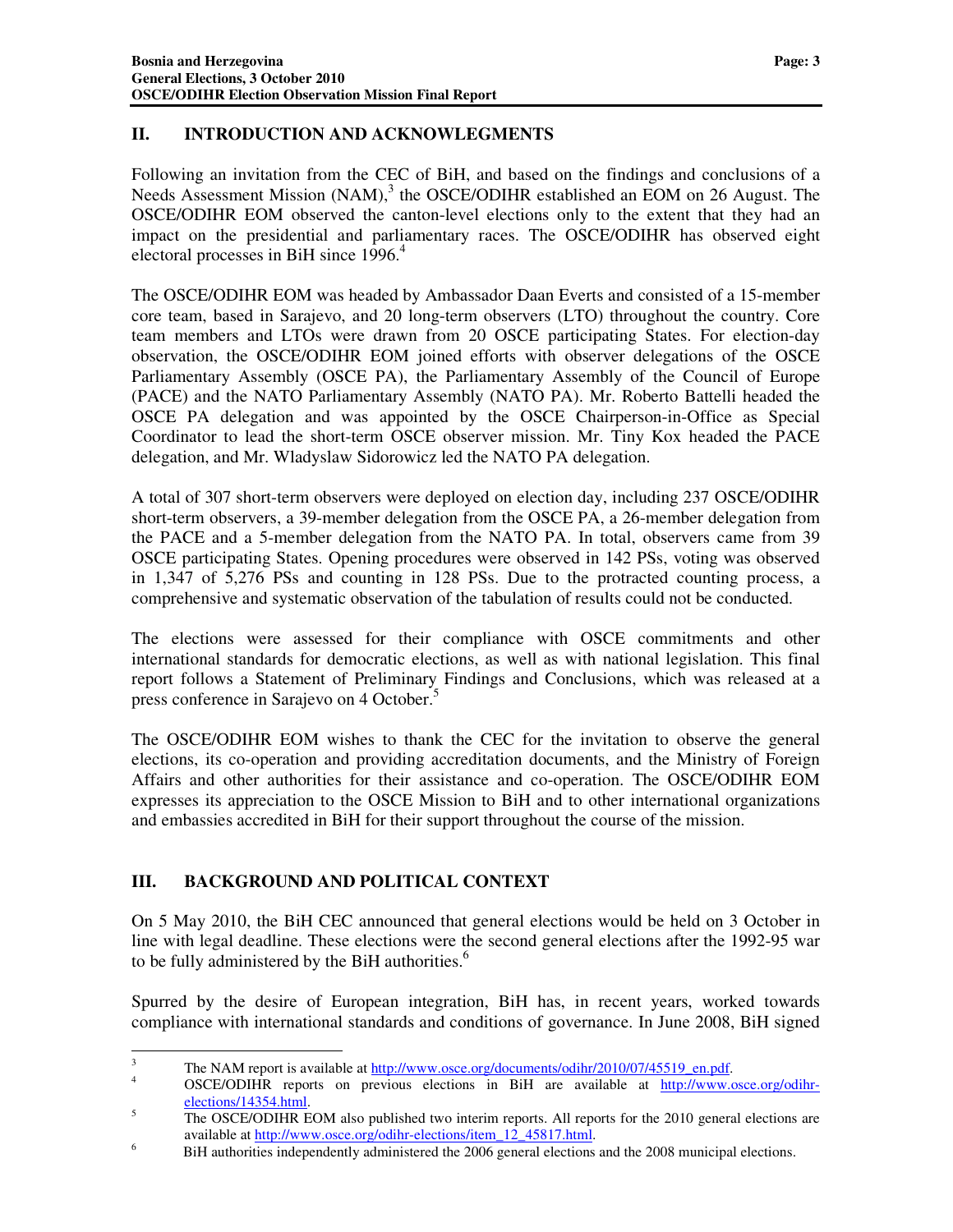Council for the period 2010-2011.

a Stabilization and Association Agreement (SAA) with the European Union. Furthermore, in April 2010, NATO invited BiH to join a Membership Action Plan, pending the fulfillment of certain conditions. BiH also became a non-permanent member of the United Nations Security

Meanwhile, a lack of agreement on the core issue of division of competencies between the state and its two entities prevented progress in constitutional reform. The international community attempted to arbitrate the process by holding talks in Butmir with the participation of major political subjects on 9 October 2009, but no agreement was reached on the proposed package of constitutional reforms.

Ethnic divisions continued to be a determining factor in the country's political discourse. Partly due to the residence and ethnicity-based legal limitations to suffrage, most political parties continued to reach out mainly to their own ethnic communities: the Alliance of Independent Social Democrats (SNSD), the Serb Democratic Party (SDS), the Party of Democratic Progress (PDP) competed for the Serb votes, while the Party of Democratic Action (SDA), the Party for BiH (SBiH), Alliance for Better Future (SBB) and other parties courted the Bosniak vote. On the Croat side, the Croatian Democratic Union of BiH (HDZ BiH), HDZ-1990, the Croatian Party of Right of BiH (HSP) focused mostly on Croatian votes.

Some parties including a coalition of Our Party and New Socialist Party (NSP), the People's Party Work for Betterment (NSRZB), and the Liberal Democratic Party (LDS) pursued a more multi-ethnic approach. The main opposition Social Democratic Party (SDP) also purported to cross the ethnic divide, although its support base has traditionally been mainly among Bosniaks.

## **IV. LEGAL FRAMEWORK AND ELECTORAL SYSTEM**

#### **A. LEGAL FRAMEWORK**

The legal framework is rather complex, reflecting the unique constitutional arrangements in the country. The BiH constitution is an annex to the 1995 General Framework Agreement for Peace (Dayton Agreement). The constitution grants limited powers to state-level institutions while vesting most of them in the two entities, the Federation of BiH (FBiH) and Republika Srpska (RS). In addition, Brčko district retains special status as a unit of local self-governance, under the direct BiH sovereignty.

The Dayton agreement also established the Office of the High Representative (OHR), granted with considerable powers.<sup>7</sup> The High Representative and the Brčko District Supervisor can issue decisions that have legislative power, including overruling domestic legislation. Since 2007, the High Representative is also the European Union's Special Representative.

The BiH constitution incorporates a number of international human rights instruments<sup>8</sup> and explicitly establishes that the European Convention for the Protection of Human Rights and Fundamental Freedoms (ECHR) and its Protocols apply directly and supersede the national law.<sup>9</sup>

<sup>-&</sup>lt;br>7 The Peace Implementation Council (PIC) is a group of 55 countries and international organizations 'that sponsor and direct the peace implementation process'. The 1997 PIC Conference in Bonn provided executive powers to the High Representative and the International Supervisor of Brčko District enabling them to impose legislation, and remove any official obstructing the Dayton Peace process.

<sup>8</sup> A list of 15 international instruments is listed in the BiH Constitution.

<sup>9</sup> BiH Constitution, Article II.2.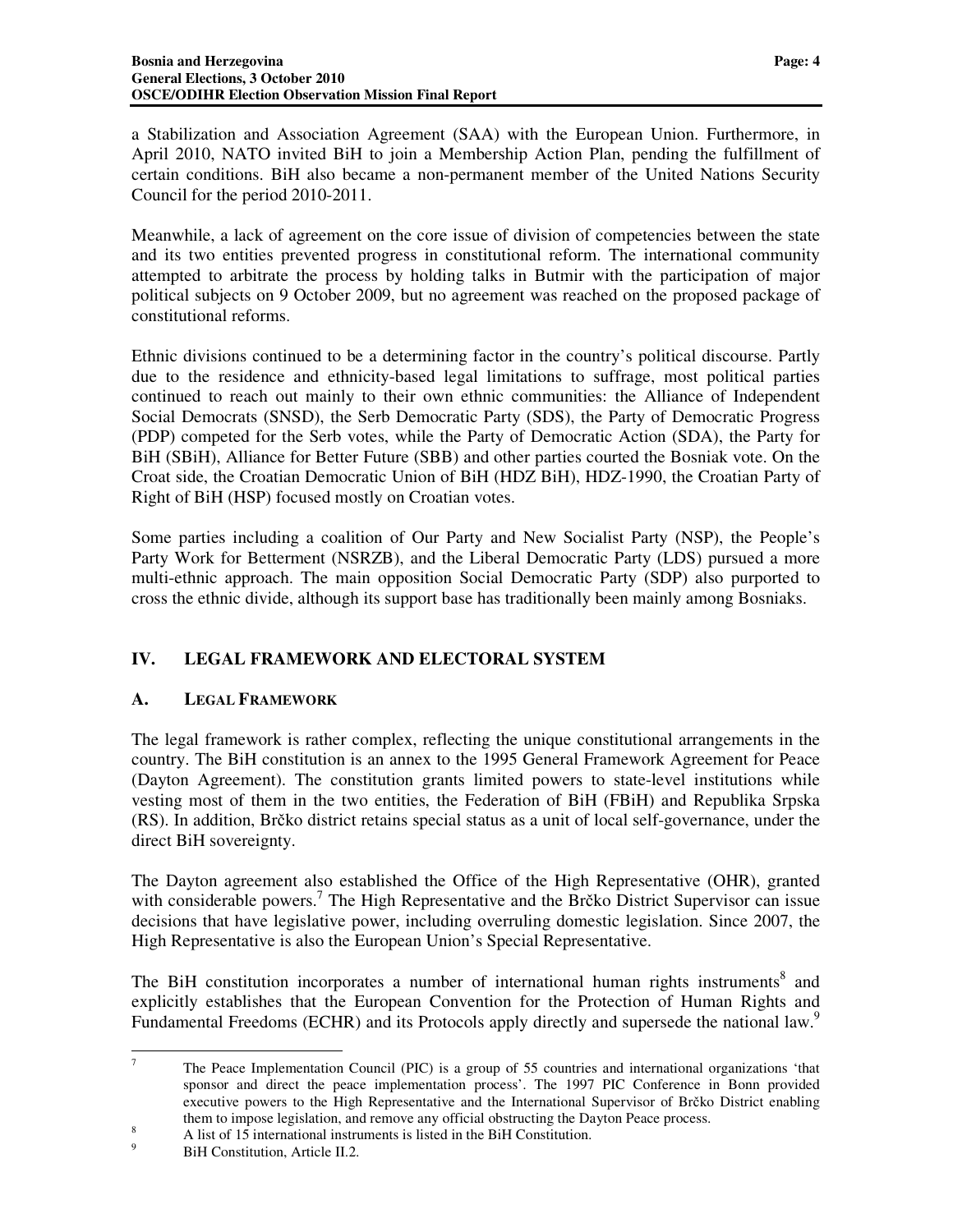It also recognizes Bosniaks, Croats and Serbs as 'constituent peoples' based on the principle of self-declaration. Those BiH citizens not declaring their nationality are defined as 'others'.

The 2001 Election Law of BiH (hereinafter, Election Law) forms the basis of the electoral legal framework.<sup>10</sup> It has undergone substantive and positive changes since its adoption, most recently enabling the voters abroad to vote at consular and diplomatic representations. The law regulates in detail the conduct of elections, the competences of responsible authorities, as well as campaign financing, media coverage, protection of electoral rights, and the rules of conduct in the election campaign.

The legal system in place is complex, in a country with different levels of legislative powers based on territorial and material competence. The legislation is not fully harmonized between the entities, Brčko district and the state, which creates legal discrepancies.<sup>11</sup>

Overall, the legal framework for elections is comprehensive and generally provides a sound basis for the conduct of democratic elections. It fails, however, in one key area, namely the ethnicitybased constitutional limitations of both active and passive suffrage rights.

Citizens who do not identify themselves as Bosniaks, Croats or Serbs are barred from standing for the BiH and RS presidencies.<sup>12</sup> Further, a Serb registered in the FBiH or a Bosniak or Croat registered in the RS cannot stand for the BiH presidency.<sup>13</sup> These restrictions are discriminatory and are not in accordance with protocol no. 12 of the ECHR. They also run counter to the OSCE 1990 Copenhagen document and other international standards.<sup>14</sup> Voters are further limited by their place of residence; RS voters can only vote for a Serb candidate for the BiH presidency, while voters in the FBiH may only vote for either a Bosniak or Croat candidate.

On 22 December 2009, the ECtHR issued a legally binding decision providing that the ethnicitybased ineligibility is 'incompatible with the general principles of the European Convention'.<sup>15</sup> The ECtHR decision directly refers to PACE that has periodically reminded BiH of its postaccession obligation and urged it to adopt a new constitution before October 2010 with a view to replacing 'the mechanisms of ethnic representation by representation based on the civic principles, notably by ending the constitutional discrimination against 'others'.<sup>16</sup> The Constitution was not amended before the 2010 general elections.

<sup>10</sup> The law is supplemented by various detailed CEC regulations. Other pertinent laws also apply, such as the Law on Citizenship, the Law on Permanent and Temporary Residence of Citizens of BiH, the Law on Conflict of Interest, the Law on Administrative Disputes, the Law on State Court, and relevant provisions of the Criminal Code. Entity-level and Brčko district legislation and provisions of their respective criminal codes can also apply.

<sup>&</sup>lt;sup>11</sup> Although the BiH Law on Political Campaign Financing exists, it needs to be harmonized with the RS and Brčko district laws, while the FBiH does not have such a law at all. A comprehensive political party law is missing at the state level. The BiH Law on Gender and Equality is not harmonized with the Election Law.

 $^{12}$  FBiH presidency is indirectly elected.

The voters from Brčko district with FBiH entity citizenship do not have the possibility to elect or be elected in cantonal elections. As a consequence, they do not participate in the indirect election of the FBiH House of Peoples (HoP) (elected from within the cantonal assemblies) and, as a consequence, to the BiH HoP (elected from within the entity assemblies).

<sup>&</sup>lt;sup>14</sup> See Paragraphs 7.3 and 7.5 of the OSCE 1990 Copenhagen document, Article 25 of the International Covenant on Civil and Political Rights and Article 4 of the Framework Convention for the Protection of National Minorities.

<sup>15</sup> <sup>15</sup><br>http://cmiskp.echr.coe.int/tkp197/view.asp?item=1&portal=hbkm&action=html&sessionid=63598587<br> $\frac{6}{5}$ 

See PACE resolutions no. 1383 (23 June 2004), 1513 (29 June 2006), and 1626 (30 September 2008).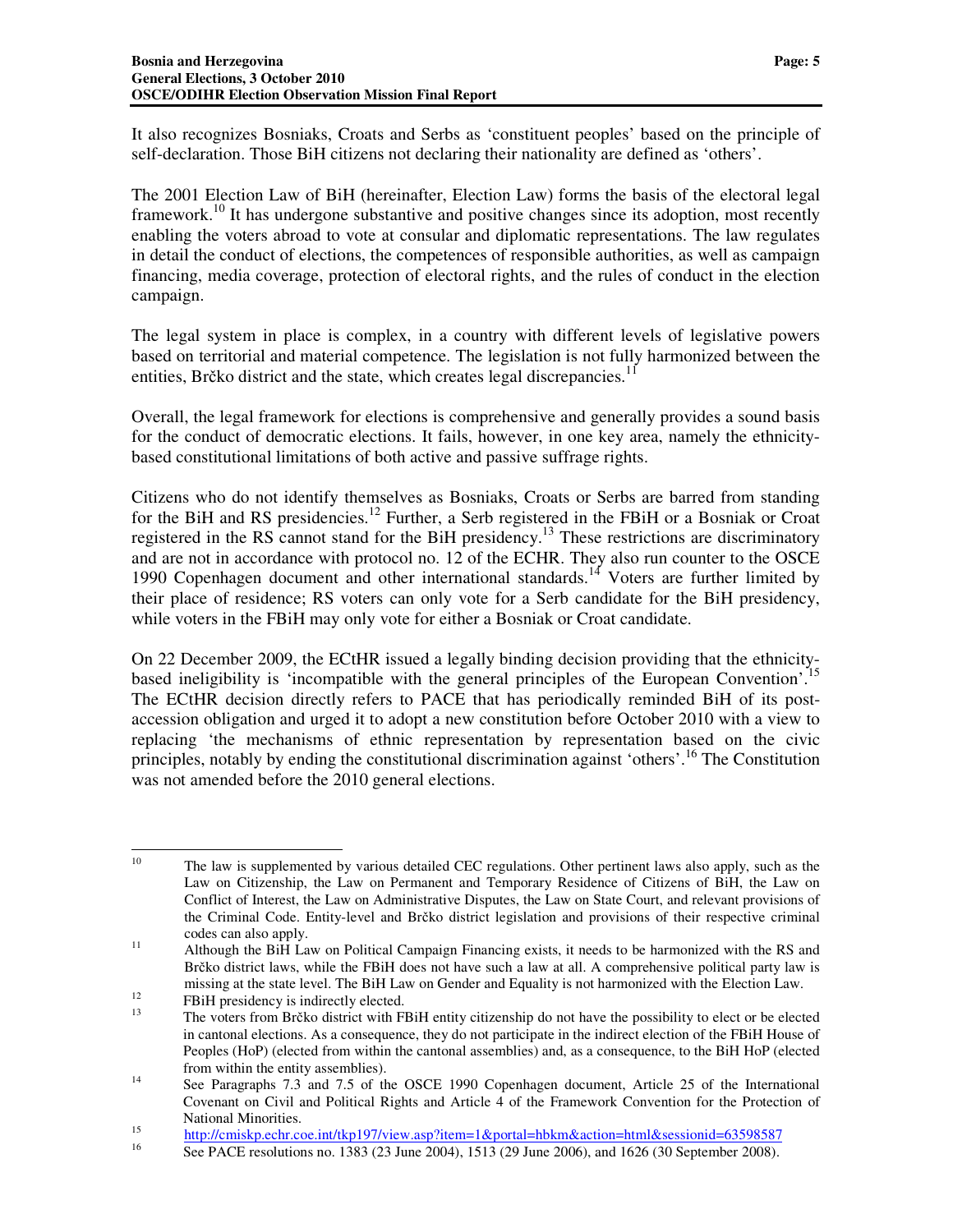#### **B. ELECTORAL SYSTEM**

The general elections were held under a complex electoral system adjusted through minor amendments.<sup>17</sup> In total, 39 different types of ballots were printed. A total of 21 different sets of ballots were used throughout the country and each voter received four different ballots.<sup>18</sup> As such, understanding and implementing it posed a challenge to all participants in the electoral process.

At the state level, BiH voters elected 42 members to the BiH House of Representatives (HoR) and a three-member (Bosniak, Croat and Serb) state presidency through a plurality system (firstpast-the-post). For the BiH HoR, voters registered in the FBiH elected 21 members in 5 multimember constituencies (MMCs) through proportional representation, while 7 compensatory seats were also allocated through proportional representation. The remaining 14 members of the BiH HoR were elected in the RS; 9 in three MMCs and 5 as compensatory seats. A three per cent threshold applied for all of these seat allocations.<sup>19</sup>

For the state presidency, the voters in FBiH elected one Bosniak and one Croat member of the tripartite presidency. The voters in RS elected one Serb member.

At the entity level, FBiH voters elected 98 members to the FBiH HoR and 10 cantonal assemblies. In the RS, voters elected 83 members to the National Assembly (NA) as well as the RS president and two vice-presidents (these three positions had to be filled by a Bosniak, a Croat and a Serb). The candidate who won a plurality of votes became the RS president, while the two positions of vice-presidents were filled by candidates with the most votes from the two other constituent peoples.

The law guarantees minimum representation for the three constituent peoples in the FBiH HoR and the RS NA. If a constituent people did not win minimum four members in one such parliament when MMC mandates are allocated, this minimum is guaranteed through compensatory mandates.<sup>20</sup>

For the BiH HoR, FBiH HoR and RS NA elections, the political subjects<sup>21</sup> submitted lists of candidates, and the names of all candidates were included on the ballots. The candidates' lists are open lists, i.e. voters could indicate a preference for any number of candidates on the list (or just for the list, without stating preference for any candidates).<sup>22</sup> For the distribution of compensatory mandates, a closed list system was utilized. $23$ 

<sup>17</sup> <sup>17</sup> For example, the three per cent threshold for the allocation of the compensatory mandates was introduced prior to the 2006 general elections.

<sup>&</sup>lt;sup>18</sup> With the exception of Brčko voters voting for the FBiH electoral races, who did not receive cantonal ballots. <sup>19</sup> Such arrangement was applied for all electoral contests held under proportional representation.

This is done by awarding mandates first from the compensatory list, by taking into consideration the declared ethnicity of the candidate. If the political subject which won the compensatory seat does not have enough candidates on its list of the ethnicity for which the minimum of four members was not reached, the seat is awarded to the next best-ranked candidate list with such candidates, and so on, until the minimum is reached. Article 10.1.3. of the Election Law.

<sup>&</sup>lt;sup>21</sup> BiH Election Law refers to registered political parties, pre-election coalitions, independent candidates and lists of independent candidates as 'political subjects'.

<sup>&</sup>lt;sup>22</sup> The MMC seats were allocated in descending order of preference votes to candidates with at least five per cent of preference votes out of the total valid votes.

<sup>&</sup>lt;sup>23</sup> Each political party or coalition competing in proportional elections in at least one MMC could submit to the CEC a closed list of candidates from among the candidates already competing in any of the MMC. The subjects which won the most votes all-together for the level of the electoral contest and passed the three per cent threshold participate in the allocation of mandatory seats, through a proportional system of allocation of mandates. This mechanism is foreseen to provide for enhanced proportional representation at all levels.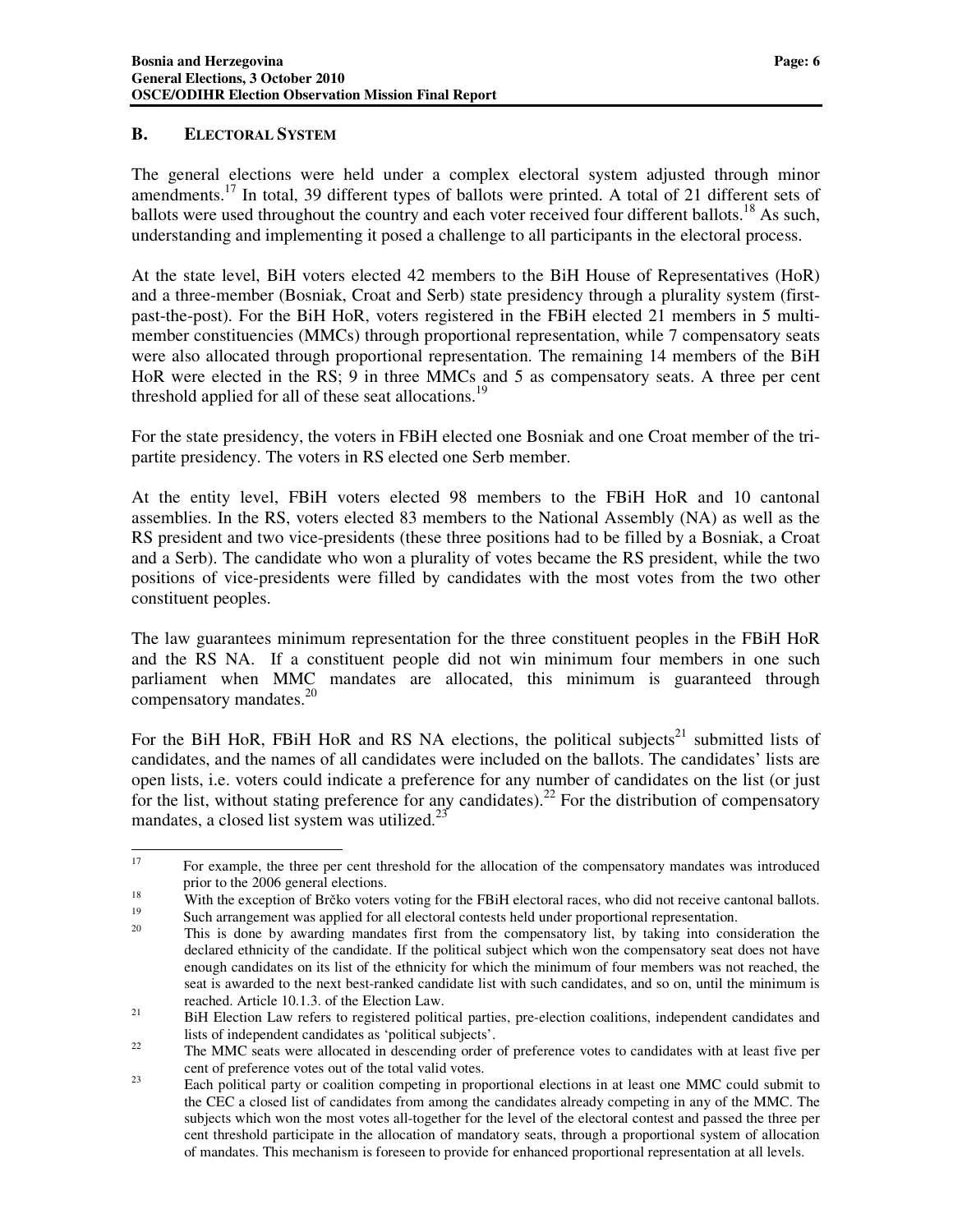The BiH HoR is required to review constituency boundaries for the BiH HoR elections every four years in order to better reflect the principle of equality of the vote.<sup>24</sup> In 2010, the CEC proposed new delineations, but the BiH HoR failed to reach an agreement over the new proposal. As a result, the number of registered voters that BiH HoR elected member represents ('voting power') differs significantly between constituencies, both in the FBiH and the  $\text{RS}^{25}$  This problem is also significant for the RS and FBiH entity parliaments.

## **V. ELECTION ADMINISTRATION**

#### **A. OVERVIEW**

The general elections were administered by a three-tiered election administration consisting of the CEC, 142 MECs including the City Election Commissions of Banja Luka and Mostar, and Brčko district; and 5,276 PSs in BiH, including 7 PSs at diplomatic representations abroad.

#### **B. CENTRAL ELECTION COMMISSION**

The CEC is a permanent body, vested by law with extensive competencies and responsible for the overall conduct of the elections. A special Commission for Selection and Nomination appoints seven members for seven-year terms.<sup>26</sup> The Election Law provides that the CEC composition must include two Bosniaks, two Croats, two Serbs and one 'other'. Ethnicity is determined by personal declaration at the time of applying for membership and has, on occasion, been contravened. The CEC chairperson is elected by its membership for 21 months, on a rotating basis, also taking into consideration the rotation of the chairperson's ethnicity. The current chairperson has declared herself as 'other'. Both the OSCE Mission to BiH and the OHR had one member in the CEC until 30 June 2005. They continue to have one advisory member each in the CEC, without voting rights.

In addition to its duties in organizing elections, the CEC also has a duty to implement the Law on Conflict of Interests.<sup>27</sup> This arrangement in which the CEC is mandated to decide on possible conflicts of interests between elected and appointed officials represented a burden to its work, particularly during an electoral period.

The CEC enjoyed the general confidence of electoral stakeholders and functioned efficiently. Overall, it acted professionally and transparently. It addressed problems in a satisfactory manner and within the legal framework.

The CEC issued necessary regulations well in advance of the elections, which allowed for timely preparation of a number of important electoral aspects. A few MECs stated, however, that some of the CEC by-laws were amended late in the process, particularly the directive on certifying and appointing members of the PSCs; this was amended three times, last on 28 September.

<sup>24</sup> <sup>24</sup> Article 9.11 of the BiH Election Law.

<sup>25</sup> For example, the difference between constituencies 1 and 3 in RS for BiH HoR elections is more than 45 per cent. Paragraph 2.2 of the Code of Good Practice in Electoral Matters of the Council of Europe's Venice Commission recommends that the admissible departure from the norm 'should seldom exceed 10% and never 15%, except in really exceptional circumstances'.

<sup>&</sup>lt;sup>26</sup> This commission consists of two members from the High Judicial and Prosecution Council, three from the administrative commission of the BiH HoR and two from the current CEC.

<sup>&</sup>lt;sup>27</sup> As mandated by the 2003 Law on Conflict of Interests in Government Institutions of BiH.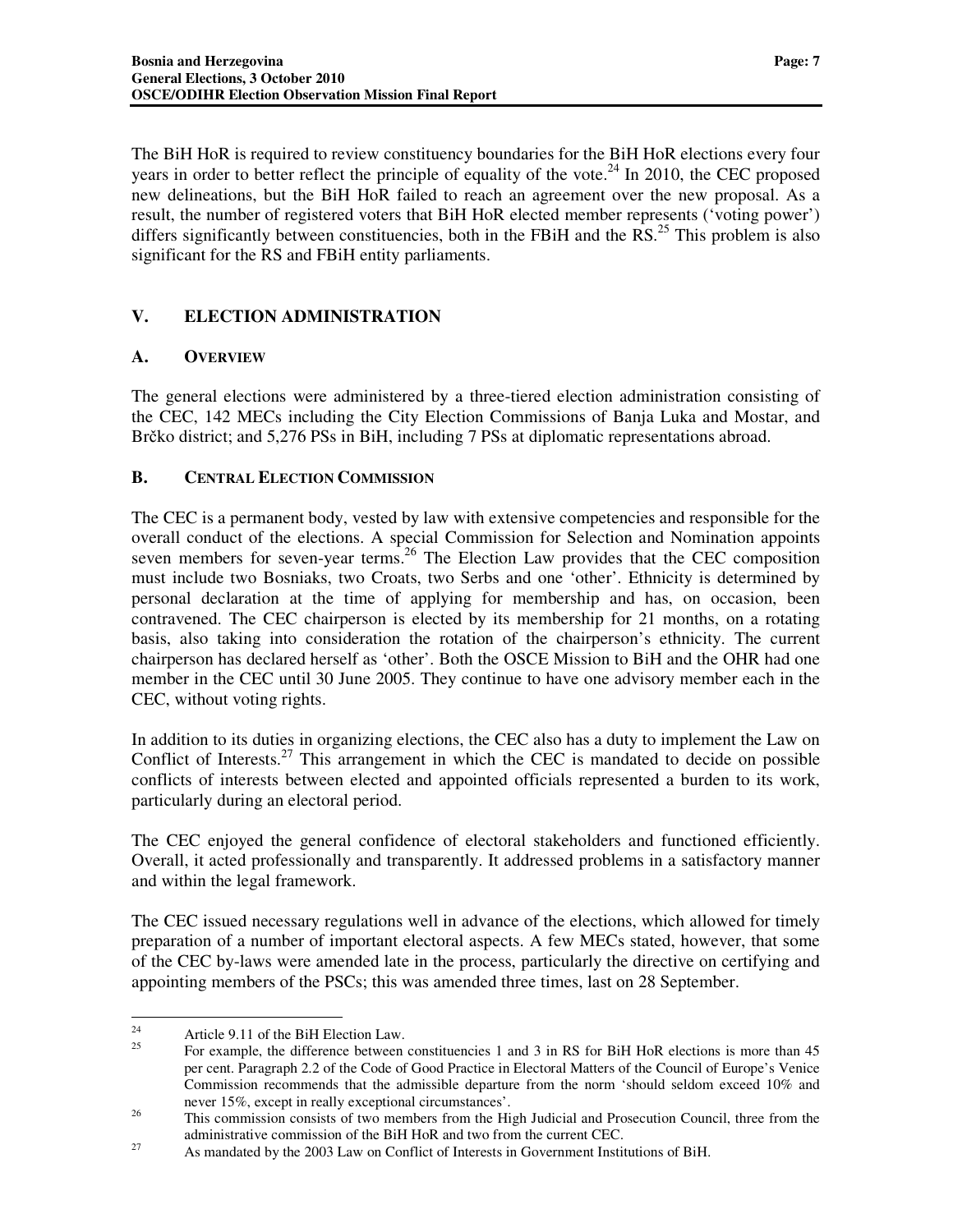All CEC by-laws, including rulebooks, directives and instructions were published in a timely manner on its website. CEC decisions on complaints and appeals, however, were not published and were provided to electoral stakeholder only upon request, occasionally with delay.

The CEC held regular and public sessions, as well as extraordinary sessions which were announced on their website, sometimes with a delay. Although open to observers, no accredited observers from political subjects and non-governmental organization observed the CEC sessions, which indicated a lack of interest in the details of the CEC decision-making process. Media representatives were also rarely present. Most of the CEC decisions made at sessions were unanimous. All important decisions were generally reviewed and made expediently.

The CEC organized the printing of ballots and the preparation of other election materials in due time. It was noted on election day, however, that some election materials, particularly copies of PSC results protocols were not of a sufficient quality, which presented difficulties in reporting of results by some PSCs. Some members of the election administration, including CEC members, stated that some security aspects of the ballot papers needed to be addressed in the future, in order to prevent misuse on election day. Specifically, it was very simple to reproduce and print the ballot paper. In addition, the postal ballots were not sufficiently different from the regular ballots.

The CEC undertook a comprehensive project to improve and integrate the software platform of the CEC and MECs, including databases for verification of candidates, candidate lists, and entry, tabulation and reporting of election results. The CEC thought that this project impacted positively on quality of their work, internal reporting procedures and maintained a high quality database for future elections. It considered a regular budgetary provision desirable for maintaining an adequate IT capability, rather than external aid.

The CEC produced voter education programs. They were aired extensively by public and private broadcasters, but were limited to instructions on how to mark the different types of ballots. Voting day showed that voters could have benefited from a broader scale of voter education information, for instance, stressing the secrecy of the voting (folding of the ballots, family voting) and mobile voting. 'Get-out-the-vote' campaign spots were produced by domestic and international organizations.

## **C. MUNICIPAL ELECTION COMMISSIONS**

MECs are permanent structures. Its members and the chairperson are appointed for seven-year terms by municipal authorities and approved by the CEC.<sup>28</sup> A few political parties stated their concern that some MEC members were not impartial, being appointed by politically elected bodies. All appointments are to respect the ethnic representation quota, as per the last census conducted in 1991. This requirement was generally met, although a few exceptions were noted due to insufficient applications of suitable candidates from required ethnicities.<sup>29</sup> This did not appear to result in any political bias or difficulty in the work of those MECs.

MECs were responsible for overseeing voting and counting in PSs and for the tabulation of preliminary election results. MECs were generally well organized and staffed with experienced

<sup>28</sup> According to BiH Election Law, the MECs have three, five or seven members, depending on the number of registered voters in the municipality.

<sup>&</sup>lt;sup>29</sup> For example, in Pale (FBiH), Gacko and Nevesinje MECs.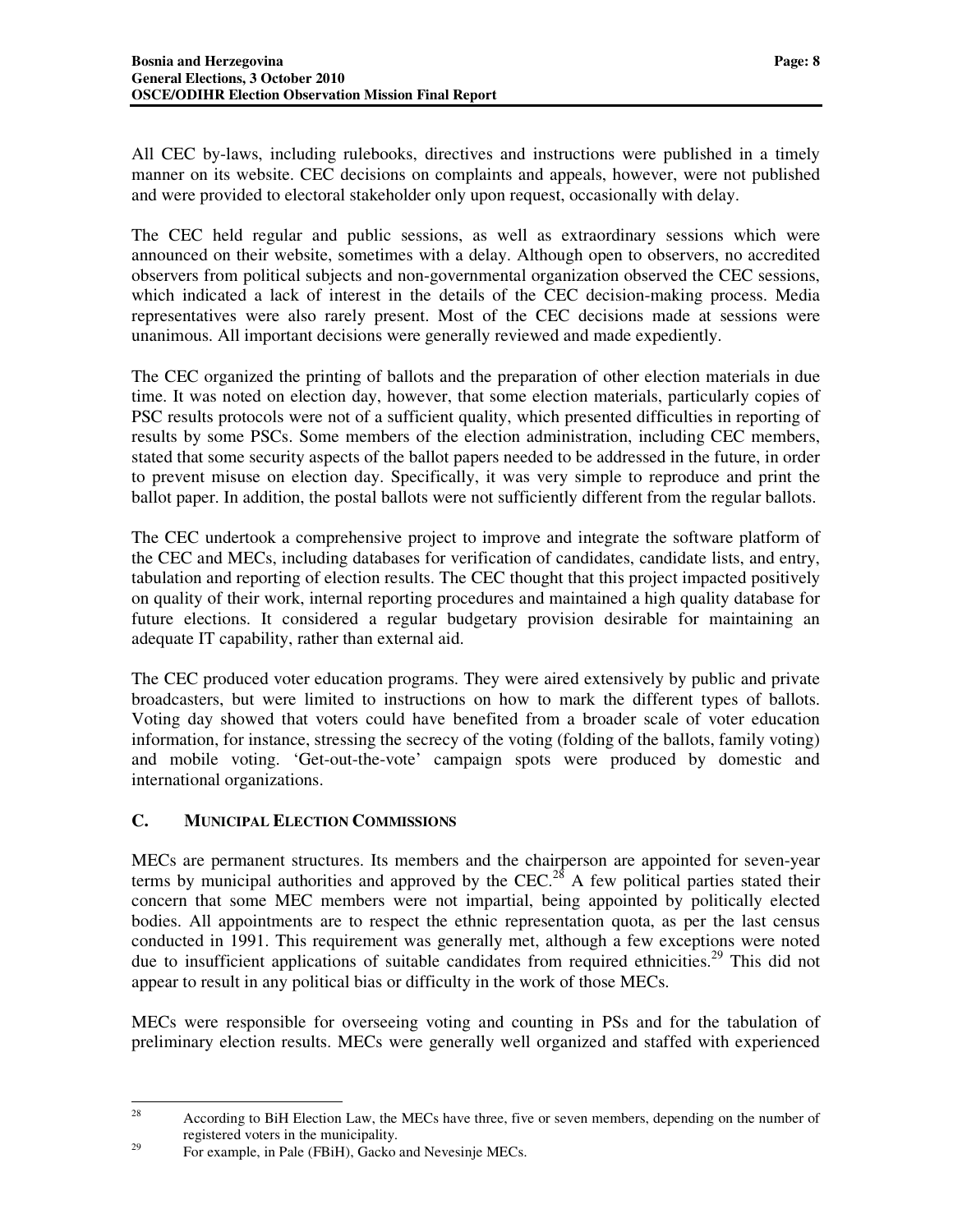members who seemed well trained, particularly on the latest changes of the regulations pertaining to the conduct of voting and counting procedures.

A number of factors negatively affected the work of MECs. Some MECs were provided with insufficient funds provided by the municipal authorities for the organization of the elections. Several MECs<sup>30</sup> told the OSCE/ODIHR EOM that the municipal authorities had not transferred sufficient funds.<sup>31</sup> A few MECs also stated that the municipal accounts had been frozen for nonelectoral reasons, which affected their work.<sup>32</sup> Some MECs also had inadequate workspace.<sup>33</sup>

## **D. POLLING STATION COMMISSIONS (PSCS)**

PSCs are appointed by MECs and all political subjects competing in a particular constituency had the right to nominate PSC members. MECs conducted lotteries to allocate PSC positions, which included all political subjects running in any electoral races contested in the respective municipality. After the conclusion of this process, political subjects had one week to nominate their representatives to the PSCs.

Certain political subjects failed to provide sufficient nominations for PSCs posts. The MECs had to fill in these vacant positions with local residents and they tried to ensure that they had election experience. On election day international observers noted that in one-third of PSs observed, at least one member was nominated and appointed by the MECs.

Overall, some 23,700 PSC members were appointed within legal deadlines. There was a widespread practice of political subjects nominating PSC members affiliated with another party, or trading their seats with other political subjects. The OSCE/ODIHR EOM was able to verify a few such cases.<sup>34</sup>

PSC members underwent training. The sessions observed by the OSCE/ODIHR EOM were well organized and attended, but varied in quality, duration and interactivity. In a positive development, the CEC prepared PSC manuals. Some MECs expressed their dissatisfaction over the perceived lack of election experience of some PSC members. International observers confirmed on election day that a number of PSCs had difficulties in properly following complex electoral procedures, especially related to opening and counting procedures.

## **VI. VOTER REGISTRATION**

#### **A. OVERVIEW**

The CEC maintains a Central Voter Register (CVR), based on the Citizens Identification Protection System (CIPS) of the Ministry of Civil Affairs (MCA), introduced in April 2006.

There is a general public confidence in the voter registration system. Citizens could check and ask for an update of their data in the CVR until 19 August. After this deadline, the number of registered voters was finalized and reported to be 3,126,599. Those citizens who applied for

 $30\,$ <sup>30</sup> For example, the MECs from Bijeljina, Bosanska Krupa, Sanski Most and Srebrenica.

 $31$  Articles 1.2a.3 and 1.2a.6 of the Election Law.

 $32 \text{ Such as MEC}$  Šekovići.

 $\frac{33}{34}$  Such as Bosansko Grahovo, Srebrenica, Gradačac, Orašje, Gacko and Prozor.

<sup>34</sup> For instance, in the municipalities of Mostar, Odžak, Prijedor and Ilidža.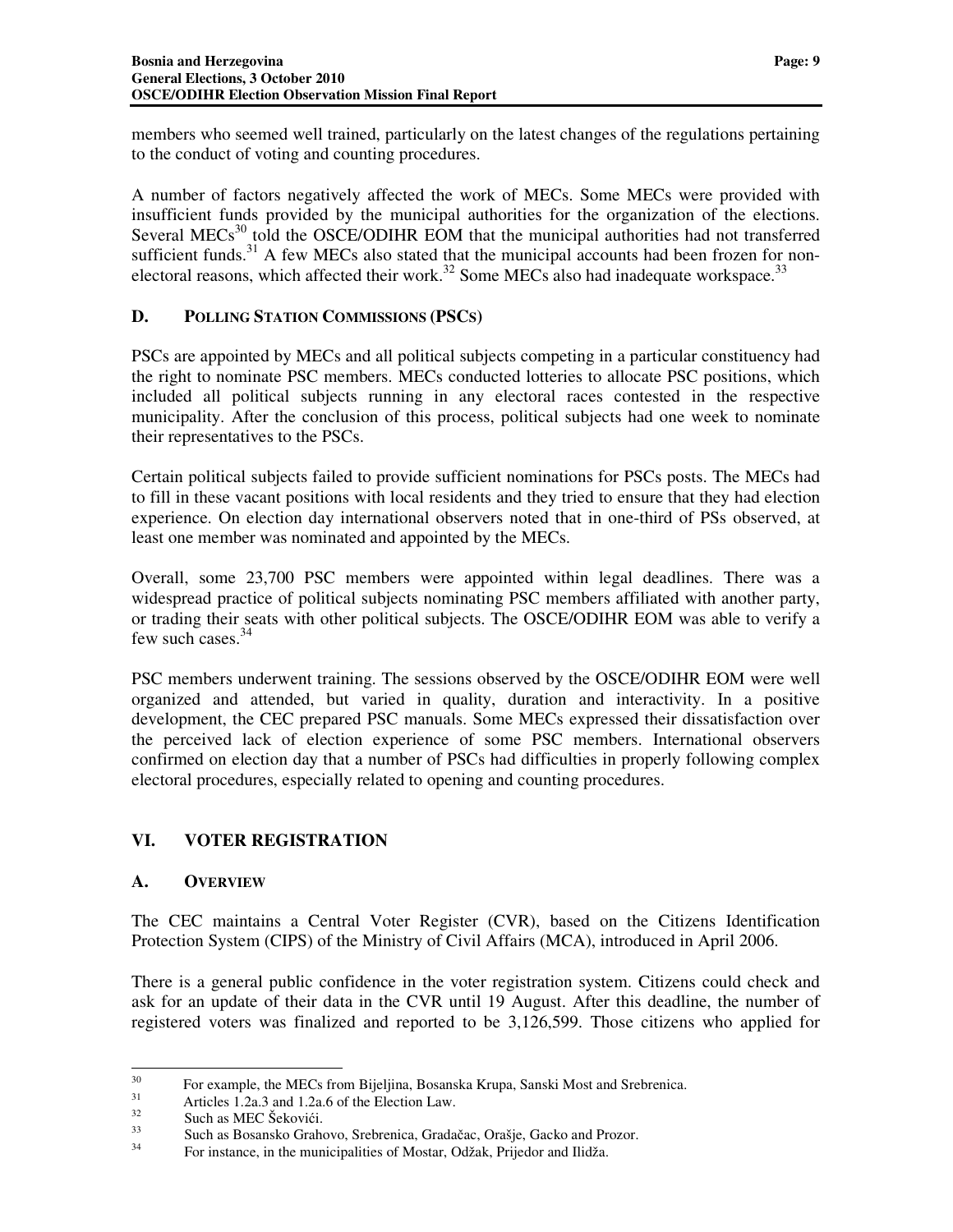identification documents (IDs) after this date or who had IDs but were not on the CVR extract were able to cast tendered ballots in special PSs.<sup>35</sup>

On 20 September, the CEC announced the start of a system allowing voters to check in which PS they are registered by text messages (SMS). During election day, the CEC reported that it had received more than 90,000 such SMSs. In addition, some 100 calls were received to their help line, with voters confirming their PSC details. International observers noted on election day, however, in some 6 per cent of PSs observed one or more voters being redirected to other PSs or to MECs to check where they are registered.

#### **B. VOTING ABROAD**

The Election Law provides for BiH citizens temporary or permanently residing abroad to register to vote from abroad. These voters have to register anew for each election. For the first time, citizens abroad could choose to vote either by casting their ballots by mail or to vote in-person at one of the country's diplomatic representations. A total of 1,064 voters registered to cast their ballots in diplomatic representations abroad.<sup>36</sup> The turnout of voters in PSs abroad was reported to be 68 per cent of those that registered. A total of 36,649 voters abroad registered to vote by mail, of which 62.7 per cent cast their ballots.

Some interlocutors, including CEC members, expressed dissatisfaction with the need for voters abroad to renew their registration for each election, presuming it to be a cause for a low number of voters registered abroad. Another possible cause is an additional requirement for voters who wish to register to vote from abroad in order to participate in elections for the first time. Besides their proof of identity, they also need to provide proof of citizenship; either a BiH passport or a recent citizenship certificate.<sup>37</sup> A number of BiH refugees, however, fled the war in the 1990s without such documentation and BiH diplomatic representations do not issue such certificates.

Voters who wish to vote abroad had to submit their application to the CEC by e-mail or regular mail by 19 July. The CEC argued that such an early deadline was needed for the proper and timely organization of procedures and to allow for postal ballots to arrive in time to the Main Counting Centre (MCC) in Sarajevo.<sup>38</sup> Some interlocutors noted that no timely or sufficient information had been provided for voters abroad in order to be able to register on time.

In the run-up to the elections, the CEC identified forged applications for voting by mail.<sup>39</sup> Subsequently, the CEC investigated and discovered that a few hundred of such ballots had been mailed to identical addresses abroad. The CEC informed that they had forwarded three cases

<sup>35</sup> Tendered ballots were counted in the Main Counting Centre (MCC) in Sarajevo after cross checking information in the CVR to avoid potential double voting.

<sup>&</sup>lt;sup>36</sup> PSs were established in Vienna, Oslo, Copenhagen, Berlin, Stuttgart, Munich and Frankfurt.

 $\frac{37}{38}$  This must be no older than six months.

<sup>38</sup> For these elections, the CEC has set a deadline to wait for postal ballots for 10 days after the election day, provided that the ballots were sent by the closing of the polls.

<sup>&</sup>lt;sup>39</sup> One case was reported by the CEC about voters in the village of Kopači (Goražde area). After a few voters complained to the CEC through the SNSD in Goražde that they were not in the voter list, it was established that they registered to vote by mail by application sent from an address in Belgrade, Serbia. The CEC checked the information for all voters in this village and established that there were 186 voters registered to vote by mail, sent from only several different addresses in Serbia. Another case concerning eight voters from Bosanski Brod was established, as they appeared to be fraudulently registered to vote by mail in Slavonski Brod, Croatia at the address of a local NGO. from checks, a total of 92 voters appeared to be registered to vote by mail there. In the run up to the elections, two further cases concerning voters in Drvar (23 voters registered at two different addresses in Serbia) and Pelagićevo municipalities were discovered.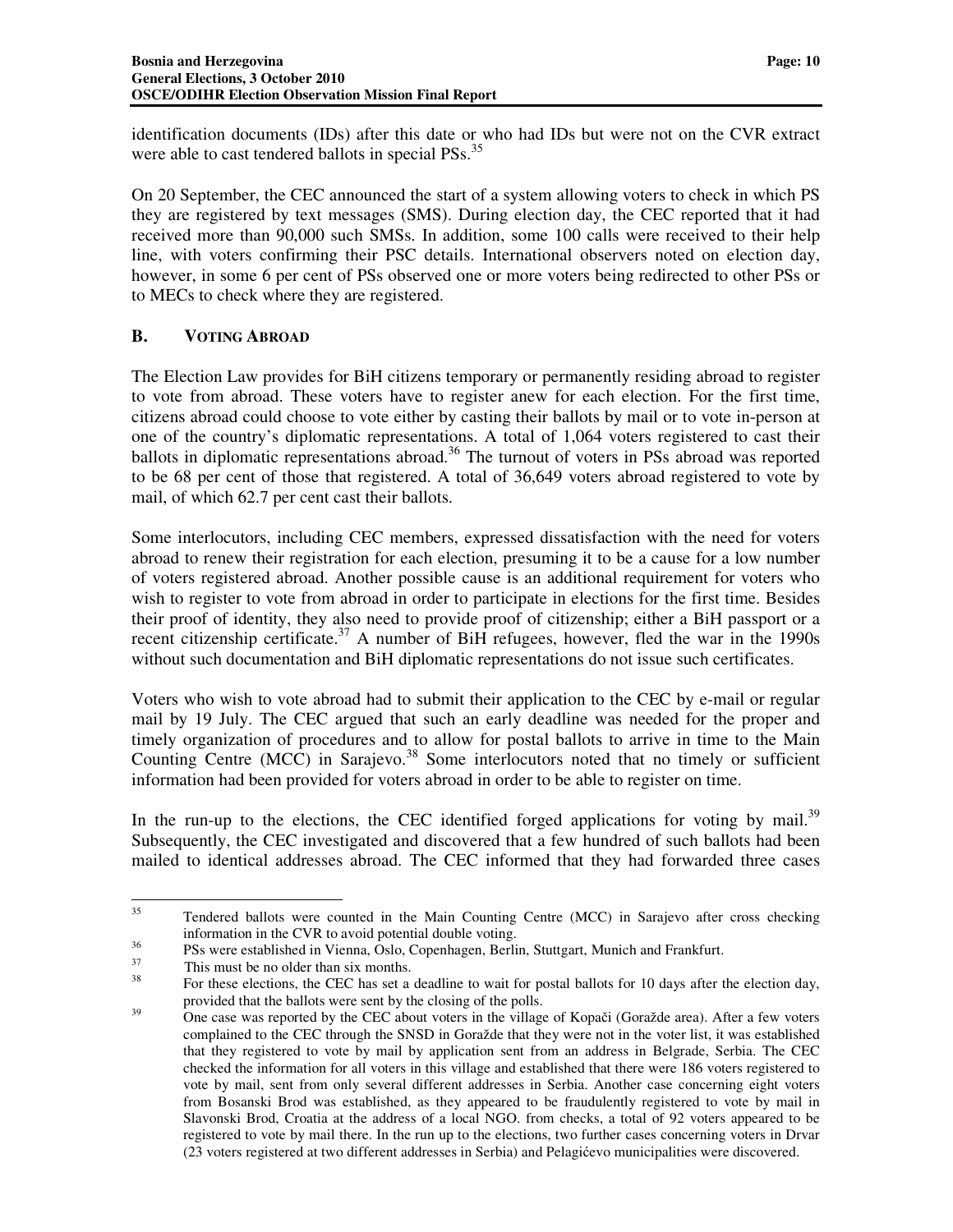related to alleged fraudulent voter registration for out-of-country postal voting to the Prosecutor's Office. The CEC decided not to count a total of 262 envelopes with postal ballots proven as not sent by the voters themselves. Another report was filed in Brčko district for alleged illegal registration of RS entity voting options for local Bosniak residents. The investigations are ongoing at the time of this report.

### **C. IDPS AND MOBILE VOTING**

The Ministry for Human Rights and Refugees data indicates 113,642 internally displaced persons (IDPs) registered in BiH by the end of 2009. IDPs may opt to vote either at the place of their current residence, or in their constituency at the time of the 1991 census. According to the CEC, 22,473 IDPs registered to vote for the municipalities of their 1991 residence, either in person or by casting an absentee ballot in a PS where they currently reside. The turnout of such voters was 39.2 per cent.

Voters and heads of various institutions could submit applications for voting by mobile ballot box by 18 September.<sup>40</sup> Voters in hospitals and prisons (living temporarily in different municipalities) could cast ballots for the electoral races contested in the municipality of their permanent residence. Some MECs, however, failed to properly organize these procedures, especially in relation to voters in hospitals and other in-patient institutions. According to the CEC, MECs appointed some 350 special PSCs (mobile teams) to carry out these requests. International observers noted on election day that some MECs had insufficient number of mobile teams.

According to the CEC, 29,054 residents of Brčko district (35 per cent) did not have passive and active suffrage rights for entity and state races. This is due to the fact that they were not included in the CVR as they had not expressed an entity "voting option" for the 2010 or any previous elections, as required by the law. $41$ 

Due to the fact that choosing an entity citizenship is not obligatory and many Brčko residents did not opt for one, the CEC tried to alleviate this problem by enabling voters without entity citizenship to choose a voting option by registering it with the Brčko District Election Commission. The deadline set by the CEC for this, however, was 19 July. The CEC declared that this deadline was established in order to prevent impersonation or other fraud.<sup>42</sup> For the same reason, the CEC decided not to allow the registration of the voting option on election day.<sup>43</sup>

#### **VII. CANDIDATE REGISTRATION**

-

Political parties, electoral coalitions, independent candidates and lists of independent candidates ('political subjects') could contest the elections provided that they were represented in a HoR for the elections they wished to contest or they submitted support signatures to the CEC.<sup>44</sup>

<sup>&</sup>lt;sup>40</sup> These include voters homebound due to old age, illness or disability, and voters in prisons, pre-trial detention centers or health institutions.

<sup>&</sup>lt;sup>41</sup> The Election Law provides that voters in Brčko vote for the entity-level and state-level races of RS, FBiH and BiH according to their chosen entity citizenship (which automatically becomes their voting option).

<sup>&</sup>lt;sup>42</sup> For example, using voter list entries of individuals not in fact residing in Brčko or otherwise inactive voters or electoral engineering by political parties who might engage those without a voting option to choose one according to parties' particular interests.

<sup>&</sup>lt;sup>43</sup> In 2006 voters could express their voting option also on election day.

To run for the BiH presidency 3,000 signatures were required. Political subjects not represented in the BiH HoR needed to collect 3,000 signatures to stand for the BiH HoR and 2,000 for the entity HoR. For independent candidates, half the number of signatures was required.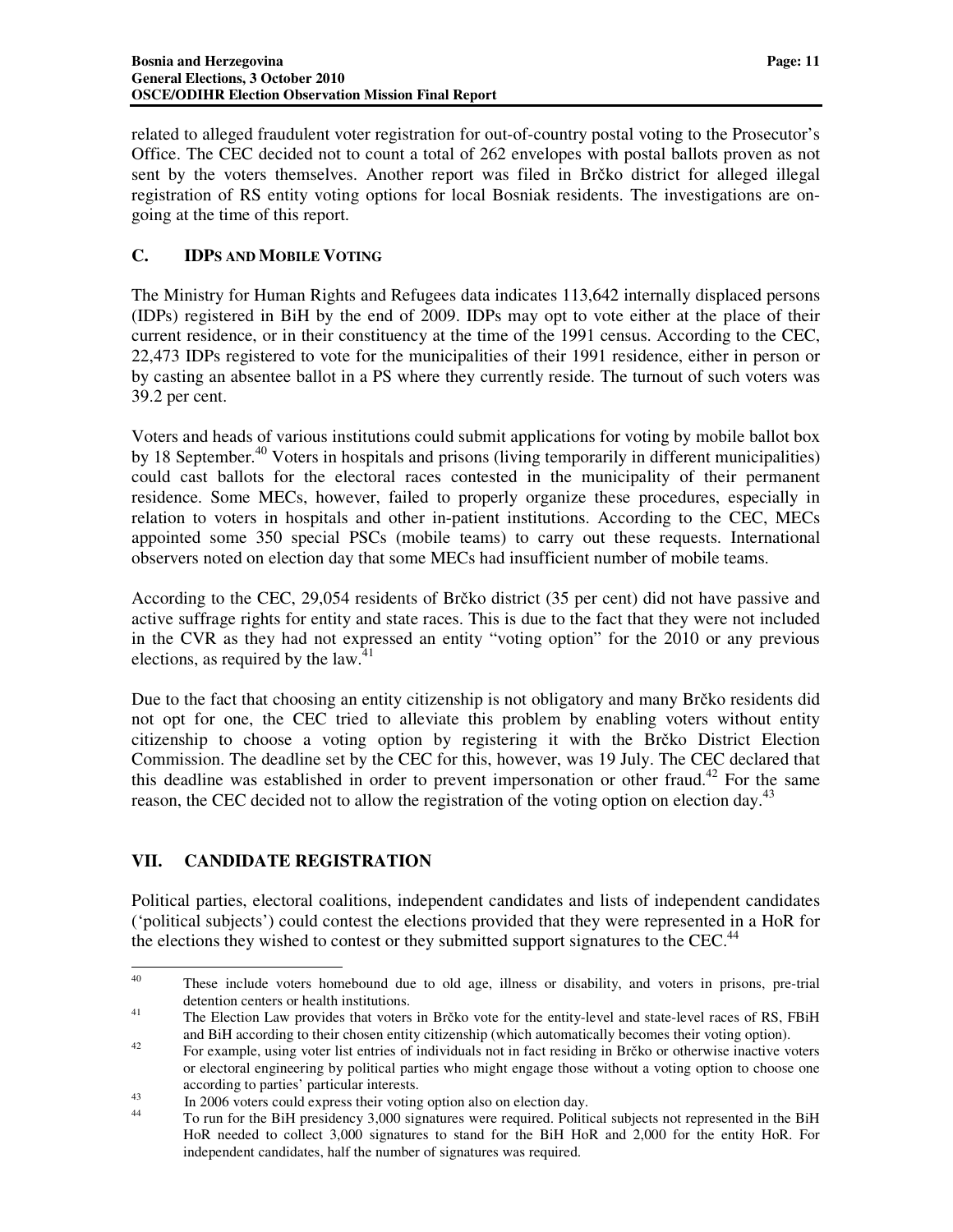CEC certified 39 political parties, 11 coalitions and 13 independent candidates, in what was described by OSCE/ODIHR EOM interlocutors as an inclusive process.<sup>45</sup> The procedures for checking the support signatures are not regulated in detail and were not entirely transparent, since the law does not provide the possibility for electoral subjects to be present during the checking procedures. One political party and two independent candidates were denied registration due to incomplete applications and lack of support signatures. One additional party, certified to run only for cantonal elections, did not put forward a list of candidates.

A total of 3,900 candidates contested the general elections (excluding cantonal) on 562 separate candidate lists, offering a wide political choice to voters. This included 19 candidates standing for the BiH presidency (9 Bosniaks, 7 Croats and 3 Serbs). The CEC did not certify 324 list candidates due to various reasons. No complaints were lodged with regard to the candidate registration process.

More than 93 per cent of certified candidates submitted the required statement of financial assets to the CEC within the legal deadline. Although foreseen in the law, the CEC did not sanction the non-compliant candidates and instead extended the deadline to 13 October. By that time, only ten candidates had not submitted their statements of asset.

## **VIII. ELECTION CAMPAIGN AND CAMPAIGN FINANCING**

## **A. ELECTION CAMPAIGN**

Although campaigning got underway some months before the official start date (through conventions, public meetings, and other party activities), it noticeably picked up after the official campaign start on 3 September. The campaign was visible throughout the country, especially in cities. Most parties, coalitions and candidates used traditional means of campaigning including rallies, billboards and posters, leaflet distribution, door-to-door canvassing, as well as print and electronic media, including the Internet. Unemployment, alleged corruption, construction of roads, health care and education reforms were among the topics of the campaign. Constitutional reform issues and the underlying ethnic divisions remained, however, omnipresent.

Overall, the campaign environment was competitive, but generally calm. Electoral contestants were generally able to conduct their campaign activities without hindrance either from the authorities or from other parties.<sup>46</sup> Occasionally, it was marked by nationalist rhetoric and inflammatory statements by certain electoral contestants. It was free from tension with the exception of one serious incident.<sup>47</sup> Elements of negative campaigning were noted, such as the publishing of a fake newspaper accusing a few contestants while imitating the style and design of the major daily owned by one of the candidates.<sup>48</sup> The HDZ BiH and HDZ 1990 accused each other of deliberate damaging campaign posters and complained to the CEC about the matter.

 $45$ Additional three coalitions, five parties and six independent candidates contested only cantonal elections. No lists of independent candidates were formed for any election.

<sup>&</sup>lt;sup>46</sup> The OSCE/ODIHR EOM observed some 35 major rallies, sometimes conducted by the leaders of political parties, such as the SBiH, SDP, SNSD, SDA, SDS, the Social Democratic Union (SDU), NSRZB, HDZ 1990 and SBB.

<sup>&</sup>lt;sup>47</sup> On the night of 19 September, in Orašje, gunshots were fired at the homes of two HDZ 1990 officials (one of them a federal minister and candidate for FBiH HoR) as well as the local offices of HDZ 1990.

<sup>48</sup> On 1 October a newspaper named *Bosanska Stvarnost* was published (allegedly by SDA), with a free of charge circulation of 150,000. It resembled daily *Dnevni Avaz* owned by Fahrudin Radončić, leader of SBB and candidate to the BiH presidency.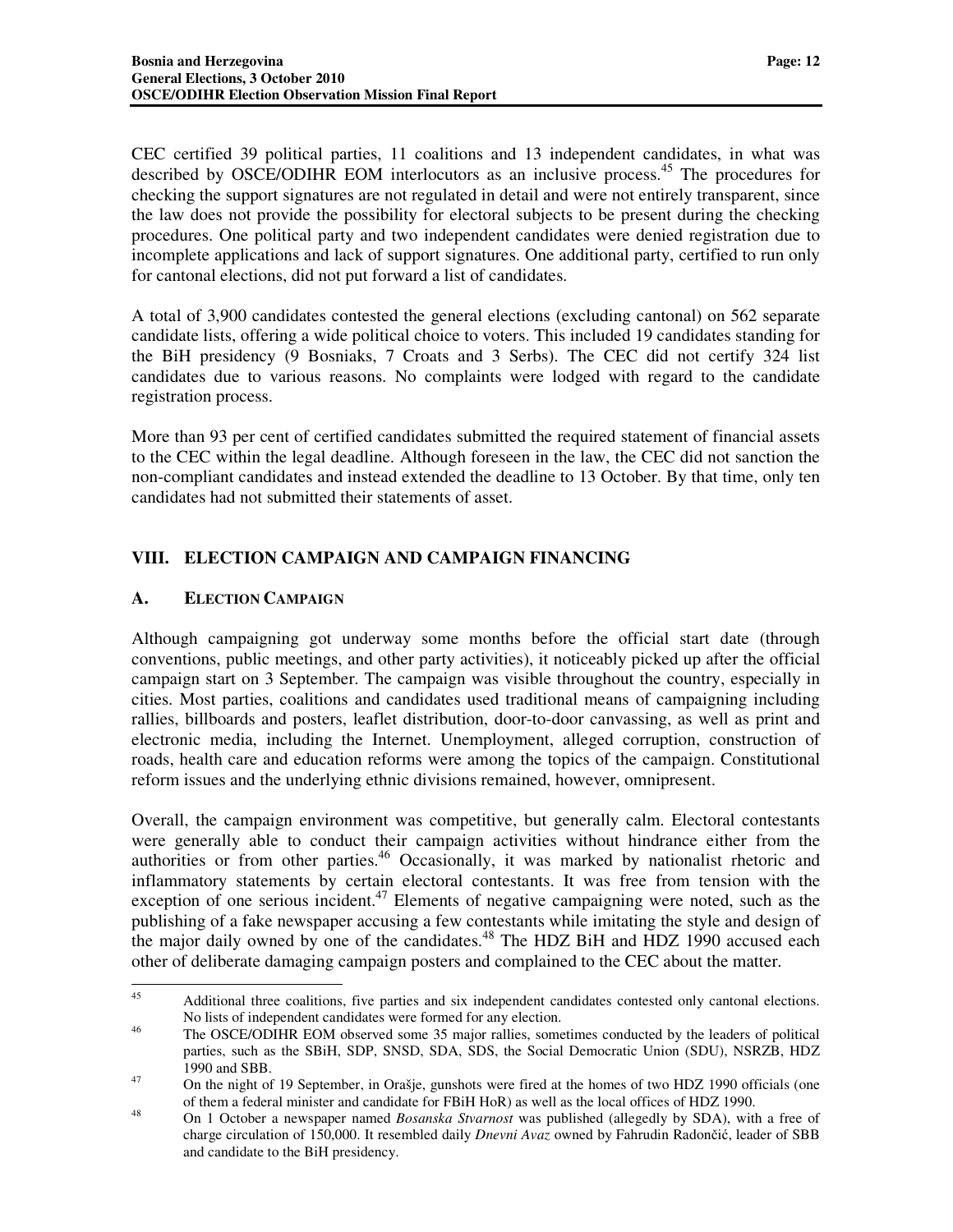One feature of the campaign was the presence of political leaders from neighboring states, which was criticized by a number of campaign contestants.<sup>49</sup> On 29 September, Boris Tadić, President of Serbia, attended a rally organized by SNSD in Doboj and supported the party's candidates. He visited the RS in his capacity of president of the Democratic Party of Serbia. SDP announced the participation of former Croatian President Stjepan Mesić at the party's rally in Tuzla, but the visit did not take place.

In their contacts with the OSCE/ODIHR EOM, political parties and candidates expressed few complaints regarding the conduct of the campaign, both at central and regional levels. Most of them dealt with defaced or torn down posters.

Most parties expressed general confidence in the election administration. Although a few parties complained to the OSCE/ODIHR EOM about election violations such as vote buying or 'carousel' voting, they did not submit formal complaints or present any official evidences prior to election day. They justified this inaction by a lack of confidence in the judiciary.

During the campaign, many political parties shared with the OSCE/ODIHR EOM their concerns about the high number of invalid ballots, noting that they could have an impact on the election results. This was intensified after election day, when 9.51 per cent of invalid ballots were reported in the election of the Serb member of the BiH tri-partite presidency and similarly high percentages for the Bosniak and Croat members of the tri-partite RS Presidency.

OSCE/ODIHR EOM interlocutors persistently complained about biased media coverage. Several political parties repeatedly expressed concerns regarding lack of equitable access to the media for opposition or smaller parties. The OSCE/ODIHR EOM did note that candidates in official positions had preferential coverage in the media.

#### **B. CAMPAIGN FINANCING**

The campaign financing system is governed by BiH Election Law,<sup>50</sup> the BiH, RS and Brčko Laws on Political Party Financing, as well as other laws such as the BiH Law on Conflict of Interest and the BiH Law on Administrative Procedures. The FBiH has not adopted any law on political campaign financing.

The 2000 BiH Law on Political Parties Financing was amended in July 2010 doubling the limit of donation from legal entities to a political party while maintaining the limit of donation from individuals. The law obliges political parties to give a statement of their accounts and to report on any donation above 100 BAM (50 EUR).

The Election Law provides that all candidates standing for elected office at state and entity level disclose their property holdings through a statement to the CEC no later than 15 days after accepting their candidacy. Elected candidates, other than at state and entity level, have to do so within 30 days from the publication of the verification of their mandates. After the termination of their mandate, all elected candidates submit an updated property statement. While the CEC publishes these financial statements on its website, it is not responsible for their accuracy or for any related complaints.<sup>51</sup>

<sup>49</sup> <sup>49</sup> The SDA stated that Serbian and Croatian politicians were interfering in internal matters of BiH.<br><sup>50</sup> PiH Official Gazatta No. 22/00, 102/00, 54/10.

 $^{50}$  BiH Official Gazette No. 22/00, 102/09, 54/10.

Articles 15.7-9 of the Election Law.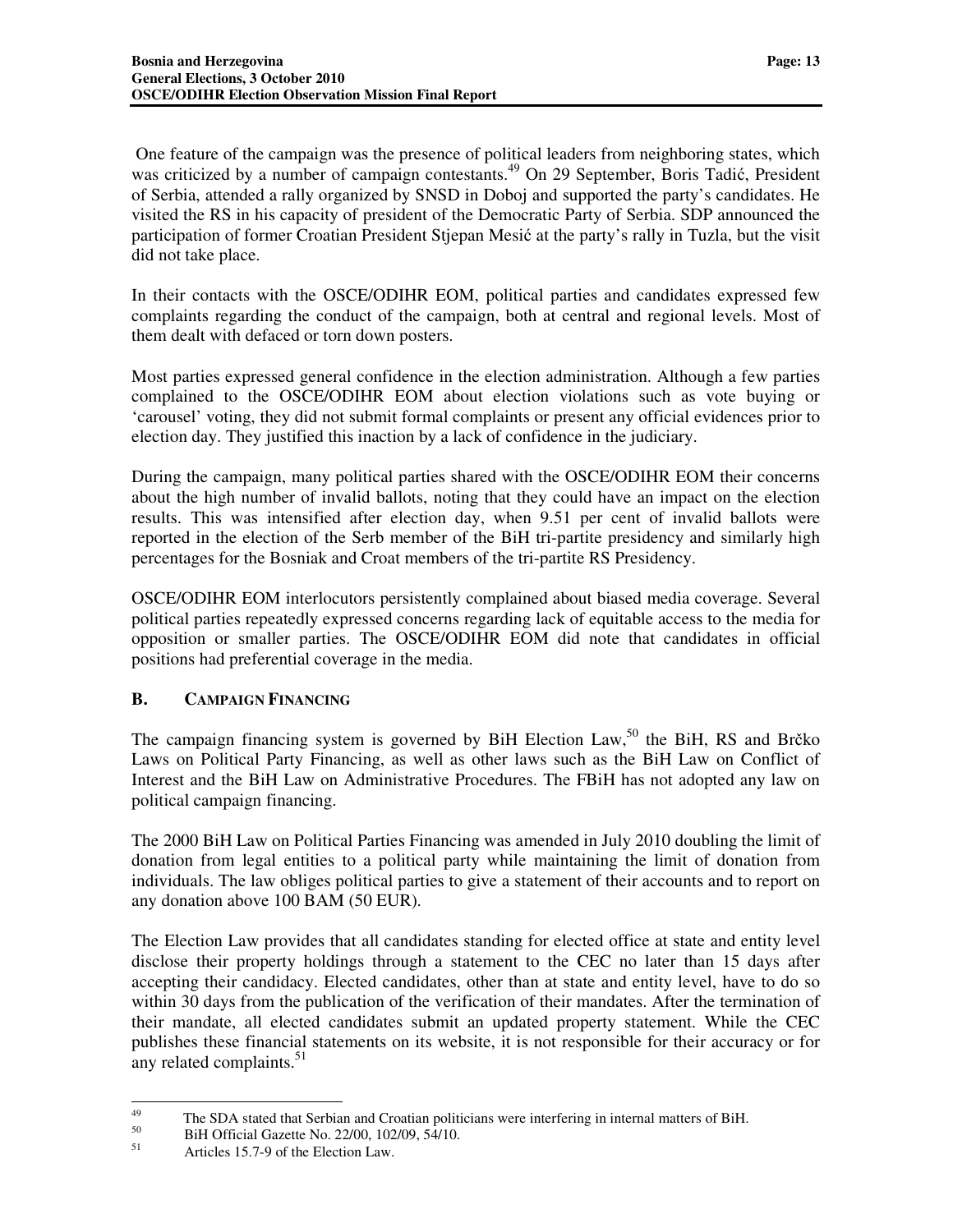During these elections, there was a growing public debate on the issue of campaign financing. A number of political subjects expressed dissatisfaction with campaign financing regulations and the lack of transparency. In their view, these regulations are overly restrictive with regard to donation limits and discriminate against parties not represented in BiH legislative bodies.

The legislation does not require contestants to disclose their campaign finances, incomes and expenditures prior to election day. The law stipulates that financial reports for the campaign are due 30 days after the official results of the elections. Furthermore, the law does not define clearly what constitutes campaign activities. There is no clear distinction between expenditures that should be considered campaign costs and those that are regular operational costs of political parties during the campaign. In practice, the amounts reported by political parties include a few general categories and lump sums. This does not allow for an independent verification of campaign expenditures levels.

The CEC Audit Department is responsible for conducting an examination and control of the financial reports submitted by political parties and reports any irregularities to the CEC.<sup>52</sup> Failure of the political party to report can lead to denial of the right to stand in the next elections. The CEC can decide *ex-officio* to investigate any suspicion of violation of the law on political party financing or act upon official complaint. The CEC can issue sanctions and appeals can be submitted to the Appeal Council.<sup>53</sup> The main problem in this area remains the lack of legal enforcement and the provisions therefore do not appear to have any deterrent effect.

In practice, audit investigations are protracted mainly due to insufficient means and personnel. $54$ Consequently, the CEC publishes audit reports some time after elections, even up to a few years later.<sup>55</sup> Moreover, while audit reports note irregularities, the CEC takes considerable time in issuing and adjudicating on sanctions.<sup>56</sup> This lack of prompt intervention and active reaction has led to a public perception that political subjects enjoy impunity as far as financial nonaccountability is concerned.

#### **IX. MEDIA**

#### **A. MEDIA LANDSCAPE**

The media landscape in BiH is diverse and complex, including some 200 licensed broadcast media and 100 print media outlets. The public broadcasting system consists of three broadcasters (each with a TV and radio station), one operating at the state and two at the entity level, both covering more than 70 per cent of the BiH territory. <sup>57</sup> Further, there are over 60 public radio

<sup>52</sup>  $52$  Article 14 of the Law on Political Party Financing.

Sanctions system is regulated by the Election Law and fines can go up to 10,000 BAM (5,000 EUR), while the Law on Political Party Financing provides for financial penalties of up to three times the illegally acquired amount. For any other type of violations, the CEC uses the administrative and financial sanctions provided by the BiH Election Law. Article 16 of the BiH Law on Political Financing provides that an Appeal Council is a specific body set out to deal with appeals regarding CEC decisions on political financing.

 $^{54}$  The CEC Audit Department is composed of seven staff.<br> $^{55}$ 

The audit report on campaign financing for the 2008 municipal elections was finalized in March 2010 and published in June 2010.

<sup>&</sup>lt;sup>56</sup> For the 2008 municipal elections, one political party received an excess of contributions of half a million BAM (250,000 EUR), but no sanction has been issued by the time of this report.

<sup>&</sup>lt;sup>57</sup> BHRT operates on the state level; RTV FBiH primarily targets FBiH and RTRS transmits mainly in RS.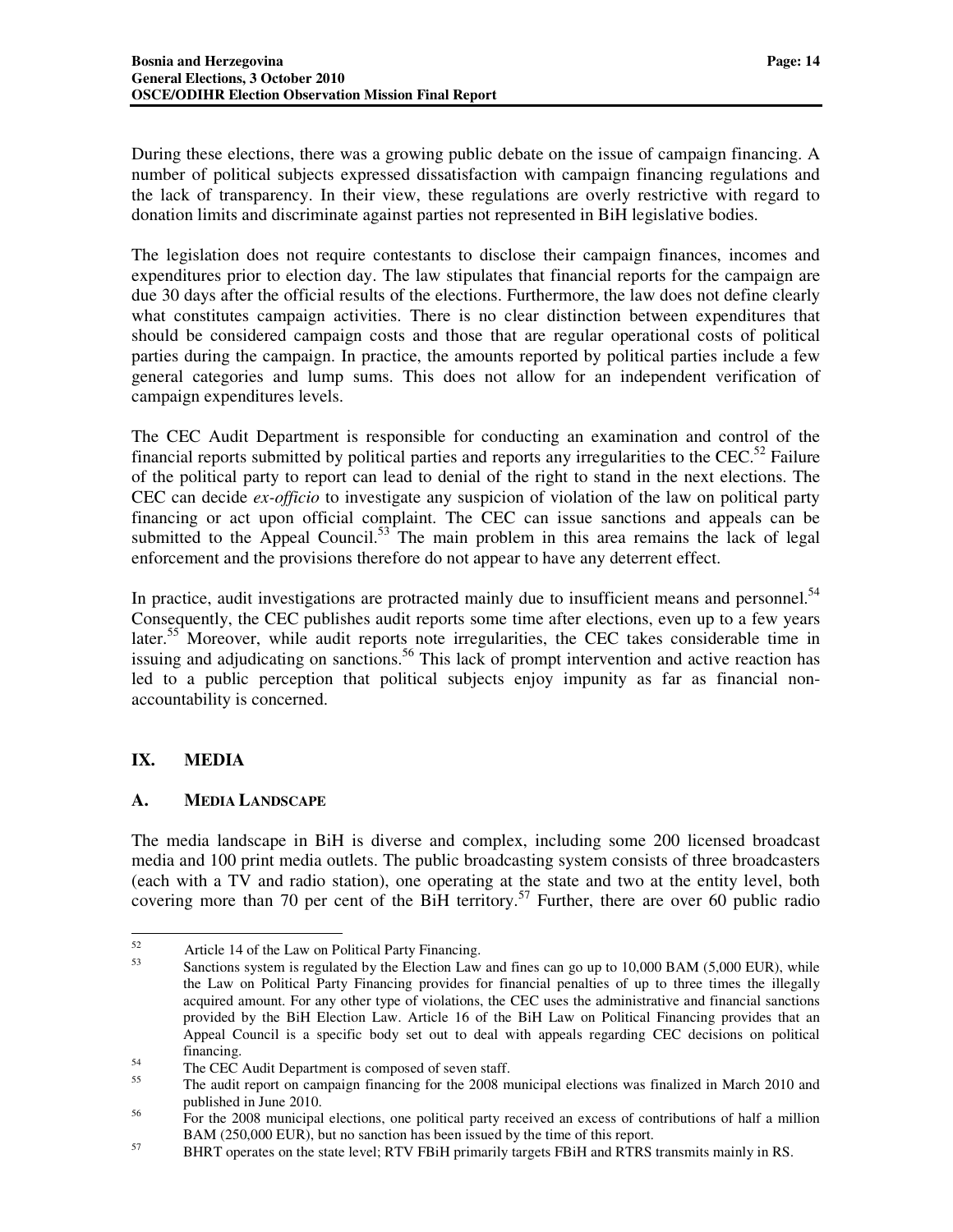stations and 16 public TV channels operating locally.<sup>58</sup> Of all the private broadcast media, OBN and TV Pink BiH are TV channels with the widest territorial coverage; around 60 per cent. Daily newspaper *Dnevni Avaz* has the highest estimated daily circulation rate with some 50,000 copies.

Several OSCE/ODIHR EOM interlocutors raised concerns about possible ties between media and political elites, which may impact editorial independence. Concerns were also raised about financial support (amounting to several million BAM), allocated by RS government in July 2010 to public and private RS-based media, which appeared to be provided on selective basis in the sensitive period prior to elections.<sup>59</sup>

#### **B. MEDIA REGULATORY FRAMEWORK**

The Election Law, supplemented by the CEC regulations, provides a comprehensive legal framework for media coverage of elections. The broadcast media must cover pre-election activities and observe principles of balance, fairness and impartiality. State officials contesting the elections should not be privileged over their competitors and the broadcast media should avoid references to their candidacy or party affiliation, when reporting on official activities.

According to CEC regulations, during the official campaign period, public broadcast media must grant at least three minutes of free airtime to each political subject on an equal basis. During this period, the political subjects can also purchase advertising time, up to a maximum of 30 minutes in each public, and 60 minutes in each private broadcast media, per week.

The CRA regulates broadcasting sector and deals with media-related complaints both within and outside the campaign period; it can impose sanctions such as a warning, fine, suspension of broadcast and withdrawal of license. The agency's authority was somewhat weakened as its General Director has not been confirmed in his position since 2008.<sup>60</sup> The print media operate largely on the basis of self-regulation and the principles outlined in the BiH Press Code. Complaints over coverage are to be dealt with by the BiH Press Council, a self-regulatory body which publishes legally non-binding decisions in the media.

Fifteen election-related complaints were filed with the CRA during the campaign period. Three of them were rejected prior to election day.<sup>61</sup> The CRA informed the OSCE/ODIHR EOM that from all the complaints received, two were of the highest concern (two local public broadcasters who allegedly failed to grant adequate portions of free airtime to political subjects). These two cases, however, were also among those 12 pending by the election day.<sup>62</sup> This relatively small number of official complaints contrasts with numerous verbal complaints made with regard to inadequate access of contestants to the media or general complaints about media bias.

-

<sup>&</sup>lt;sup>58</sup> According to the CRA,  $\frac{http://www.rak.ba/bih/index.php?uid=1273787247}{http://www.rak.ba/bih/index.php?uid=1273787247}.$ 

<sup>59</sup> OSCE Mission to BiH - Follow-up Report on BiH Media and Media Regulators Under Pressure issued on 23 September 2010, http://www.oscebih.org/documents/17160-eng.pdf.

<sup>&</sup>lt;sup>60</sup> According to Law on Communications, the General Director is selected by the CRA Council and approved by the Council of Ministers. Ethnicity-related discussion on filling of this post resulted in the current lack of decision on appointment.

<sup>&</sup>lt;sup>61</sup> Two complaints were rejected as they referred to broadcasts outside of the campaign period, and one was rejected as being without grounds.

<sup>&</sup>lt;sup>62</sup> Article 45 of 2003 Communication Law, dealing with the CRA handling of complaints, does not set any particular deadlines and specifies that 'agency makes efforts to solve the complaints within reasonable period of time'.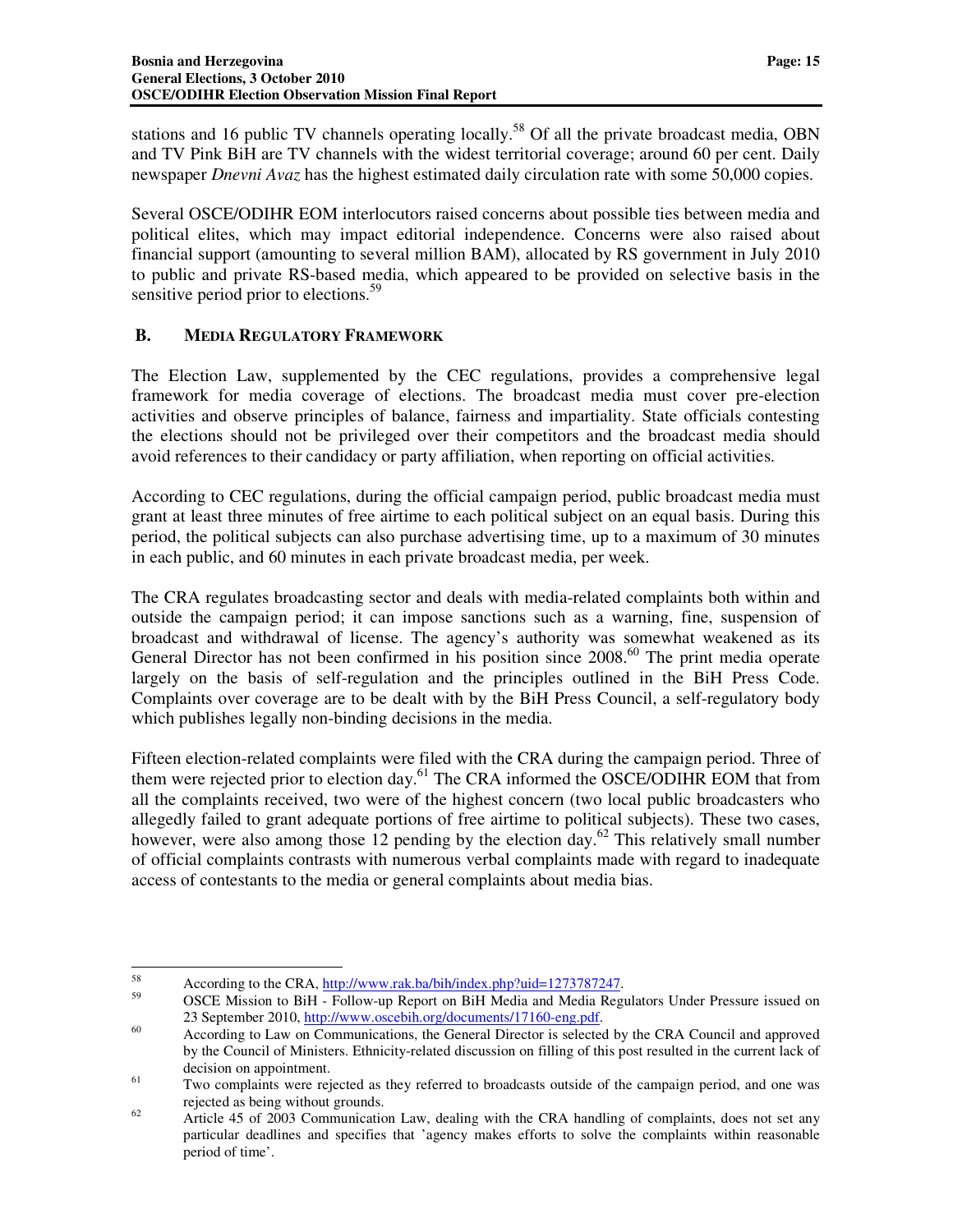#### **C. MEDIA MONITORING RESULTS**

During the campaign period (3 September – 2 October), the OSCE/ODIHR EOM conducted media monitoring of primetime broadcasts of TV stations and contents of newspapers on elections and the campaign.<sup>63</sup> The variety of views reflected by the media provided voters with an opportunity to make informed choices. The campaign coverage, however, was short of in-depth analyses of campaign platforms and populist rhetoric dominated over issues of substance. Major parties extensively used paid advertising in the media in the last week of the campaign.

Broadcasters provided contesting subjects with a genuine opportunity to convey their messages to voters in many debates. During the campaign, national public TV channels aired over 40 debates, focusing on political subjects and candidates running in the presidential races. Some candidates from governing parties often chose not to participate.

National public media respected the legal requirement for allocation of free airtime for political subjects to communicate their campaign messages to the voters. As required, broadcasters established the order of appearances by lot, and allocated time slots on equal terms. Contestants had the opportunity to use three minutes of airtime on BHTV1, whereas FTV and RTRS offered three and five minutes respectively.

Many broadcast media chose to cover daily campaign developments in special election programs (*Election Chronicles*) in the late evening hours while news programs, available to a larger audience, offered only limited coverage of campaigns. News programs focused on coverage of governments and state officials, many of whom were also candidates in the elections. Overall, the media respected the ban on explicitly mentioning the party affiliation of presented officials who were also candidates. Coverage of contestants in the monitored private media significantly differed, reflecting not only intensity of campaign activities of parties in various geographical locations, but sometimes also support of particular political options.

BHTV1 provided overall neutral coverage of political actors. Its news coverage focused on the activities of public authorities, among which RS officials received less attention in comparison with representatives of the BiH and FBiH structures. Public TV BHT1 did not cover campaign developments outside of its news programs, but aired many debates.

Bias in favor of governmental officials was noted in RTRS news programs, in which the RS government, the prime minister and the president together received around 50 per cent of the coverage, all either positive or neutral. RTRS's *Election Chronicles* presented over 30 contesting subjects, among which two parties, SNSD and SzDS,  $64$  received each around 10 per cent of the coverage in these programs.

News and current affairs programs of the FBiH broadcaster, FTV, offered more critical coverage of public authorities and tended somewhat towards opposition views. Its *Election Chronicles* covered campaign activities of some 35 contesting subjects; the largest share of coverage was given to SDP (6.5 per cent).

<sup>63</sup> The OSCE/ODIHR EOM was monitoring prime time broadcasts of state-wide public TV BHT1, FBiH based public TV FTV and RS based public TV RTRS as well as four private channels OBN, NTV Hayat Sarajevo, TV1 and TV BN and the evening news programs of private TV Pink BiH. The contents of newspapers *Dnevni Avaz*, *Dnevni List, Glas Srpske, Nezavisne Novine* and *Oslobodjenje*, were also monitored.

<sup>64</sup> Alliance for Democratic Srpska.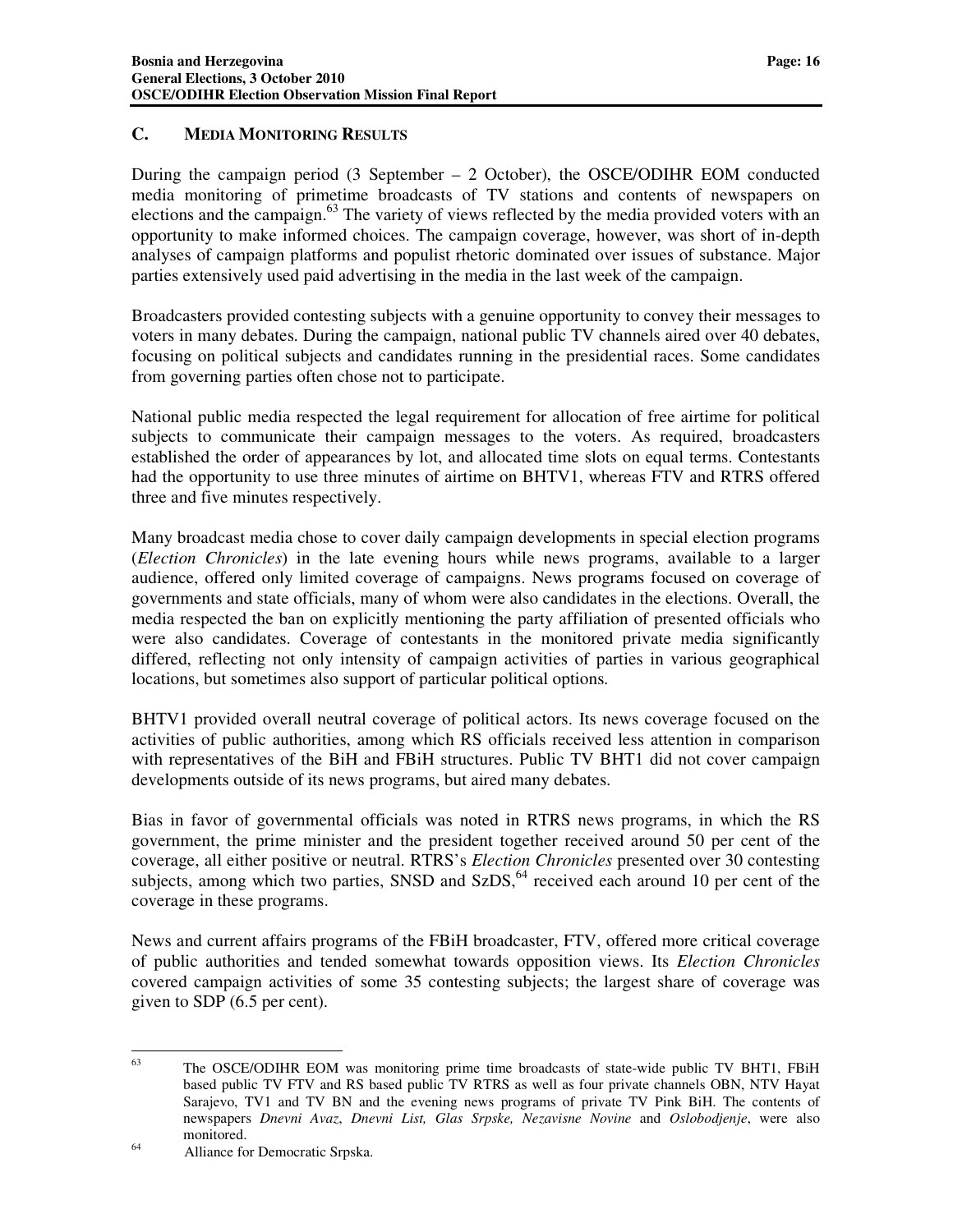Among private broadcasters, Sarajevo-based TV1 (which launched its broadcasts as a news channel a few days prior to the start of the campaign) favored ruling parties in FBiH, in particular SBiH. TV1 news programs allocated the largest shares of airtime to the FBiH government (almost 16.8 per cent), SBiH (14.5 per cent) and SDA (some 13 per cent). TV1 election chronicles, however, did cover more than 30 political subjects, although the largest share of coverage was given to SBiH (26.5 per cent) and SDA (almost 9 per cent).

News programs of RS-based TV BN largely focused on RS politics and coverage of its public authorities, which was mainly neutral. *Election Chronicles* on this TV channel provided the most extensive coverage of campaign developments among all media monitored including public ones; TV BN reported primarily about activities of key political subjects in RS, among which SDS and SNSD received the largest shares.

TV OBN, TV *Hayat* Sarajevo and TV Pink BiH covered the elections to a considerably lesser extent than other channels. OBN and TV Hayat did not air *Election Chronicles.*

Print media are not legally obliged to give impartial or balanced coverage. They provided a wide range of views, often showing bias in favor or against particular political options. *Dnevni Avaz,*  the highest circulation daily newspaper owned by the president of SBB, acted as a mouthpiece of this party demonstrating strong bias in favor of SBB, which received almost one third of the total political coverage in this newspaper, and against other contestants; for instance SDA and SBiH each received over 14 per cent of the coverage, in overwhelmingly negative light. *Oslobodjenje*, while presenting a wide range of subjects, portrayed SBB in a negative light and also was rather critical towards SNSD. Two RS-based newspapers *Glas Srpske* and *Nezavisne Novine* favored SNSD and the RS government. *Dnevni List* focused on activities of parties of Croats, in particular HDZ 1990 and HSP.

#### **X. PARTICIPATION OF WOMEN**

BiH has committed to respect gender equality through several international treaties that are listed in its constitution, including the UN Convention on Elimination of All Forms of Discrimination against Women (CEDAW)<sup> $\delta$ 5</sup> The Gender Equality Law of BiH provides for the participation of women at all levels of public life, including in the legislature and executive bodies.<sup>66</sup> Efficient mechanisms for its implementation and enforcement are not yet fully in place.<sup>67</sup> The Gender Action Plan (GAP) for BiH, adopted in 2006 by the Council of Ministers, identified women's participation in political life and decision-making processes as one of the key priority areas.<sup>68</sup>

<sup>65</sup> The CEDAW was ratified by BiH in 1993 and subsequently integrated in its constitution. While the BiH constitution prohibits discrimination on the grounds of sex (articles 1.7 and 2.4), it does not make an explicit reference to gender equality in its text.

<sup>&</sup>lt;sup>66</sup> Article 20 stipulates that state bodies at all levels of organizations of authorities, and local self-government bodies, including legislative, executive and judicial authorities, political parties.... shall ensure and promote equal gender representation in process of managing, decision making and representation.... equal representation of women and men shall exist in case when one of sexes is represented with at least 40 per cent in bodies listed in paragraph 1 of this Article, Law on Gender Equality in BiH 2003, amended in 2009.

<sup>&</sup>lt;sup>67</sup> Article 32 stipulates that all state and entity laws, as well as other corresponding regulations, will be harmonized with the provisions of this Law, no later than six months after the enforcement of this Law.

<sup>68</sup> GAP is the most important single strategic document for gender mainstreaming in all spheres of public and private life.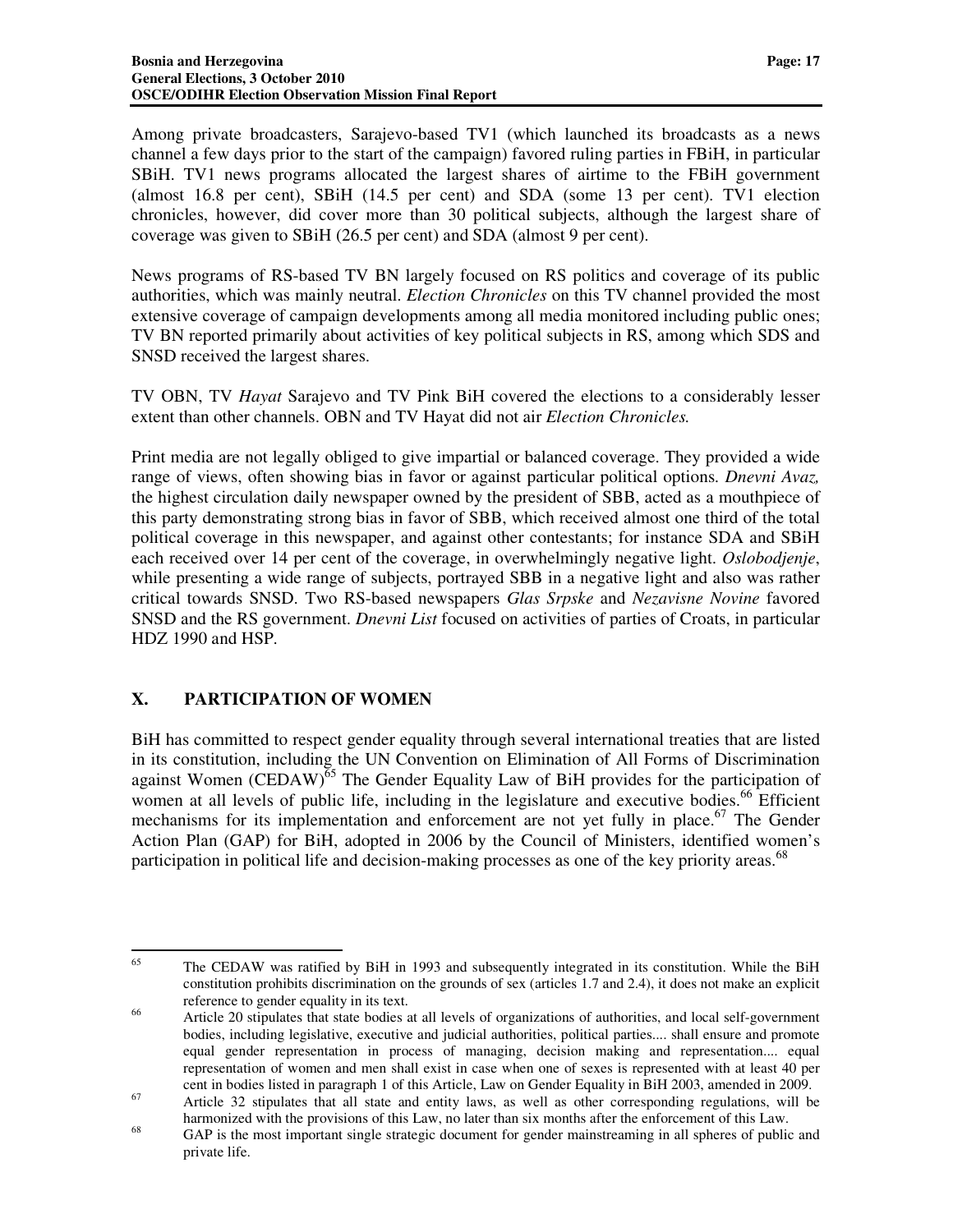While legal requirements regarding gender balance on party lists were respected and 37.7 per cent of the candidates in the electoral races observed by the OSCE/ODIHR EOM were women,<sup>69</sup> 43 (19.28 per cent) women were elected to the three parliamentary assemblies. Two women and seventeen men competed for the BiH state presidency and one woman and eighteen men for the RS presidency. None of the female candidates was successful in either of the presidential races.

Several OSCE/ODIHR EOM interlocutors raised concerns about the limited role of women in political parties in general as well as the lack of interest by parties to promote female candidates during election campaigns. A countrywide campaign was implemented by a group of NGOs to raise awareness and to enhance women's participation in elections. In programs monitored by OSCE/ODIHR EOM, only some 10 per cent of air time was devoted to female candidates. Family voting remained a widespread practice, especially in rural areas of the country.<sup>70</sup>

The only woman member of the CEC is also its chairperson. Women occupied 198 of the 515 positions in the MECs, chairing 42 of them.<sup>71</sup>

## **XI. PARTICIPATION OF NATIONAL MINORITIES**

The BiH constitution grants important political rights on the basis of ethnic affiliation but, as mentioned above, does not guarantee equal enjoyment of active and passive suffrage for all citizens irrespective of their ethnic background. Other important legislation includes the BiH Law for Protection of National Minorities and the Anti-Discrimination Law.

Seventeen minority groups are officially recognized in BiH as national minorities.<sup>72</sup> Most of these minorities are very small in numbers.<sup> $\frac{73}{1}$ </sup> The largest minority is Roma, with some 9,000 people according to the 1991 census. It is a widely shared view that their actual number is significantly higher, with estimations varying from 30,000 to 100,000. It was brought to the attention of the OSCE/ODIHR EOM that despite the efforts to provide Roma with personal documents, there is still an unknown number of Roma voters without IDs.

Among the 3,900 candidates running for office in the electoral races observed, there was only 1 minority candidate, 139 'others' and 28 'undeclared'. According to the information available to the OSCE/ODIHR EOM, there was a handful of candidates identifying themselves as Roma running for office in different electoral races.

#### **XII. DOMESTIC AND INTERNATIONAL OBSERVERS**

The Election Law provides for domestic and international observers, accredited by the CEC. Domestic non-partisan groups may observe on a basis of a statement that the organization is not engaged in any activities on behalf of a political party.

<sup>69</sup>  $^{69}$  63 women (12.3 per cent) and 450 men were leading the candidate lists.

 $^{70}$  Twenty-four per cent of the PSs visited.<br> $^{71}$  An increase by 28.5 per sent from 2006

An increase by 28.5 per cent from 2006 when only 30 MECs had a female chairperson. Article 2.14 of the BiH Election Law stipulates 'the composition of an election commission shall in general reflect the equal representation of both genders'.

<sup>&</sup>lt;sup>72</sup> The State Law on the Protection of the Rights of Persons Belonging to National Minorities (2003, amended in 2005) lists Albanians, Montenegrins, Czechs, Italians, Jews, Hungarians, Macedonians, Germans, Poles, Roma, Romanians, Russians, Rusins, Slovaks, Slovenians, Turks and Ukrainians.

<sup>&</sup>lt;sup>73</sup> The last census from 1991 indicated that the 17 national minorities total all-together 0.8 per cent of the population while 'others' composed 2.4 and 'Yugoslavs' 5.6 per cent.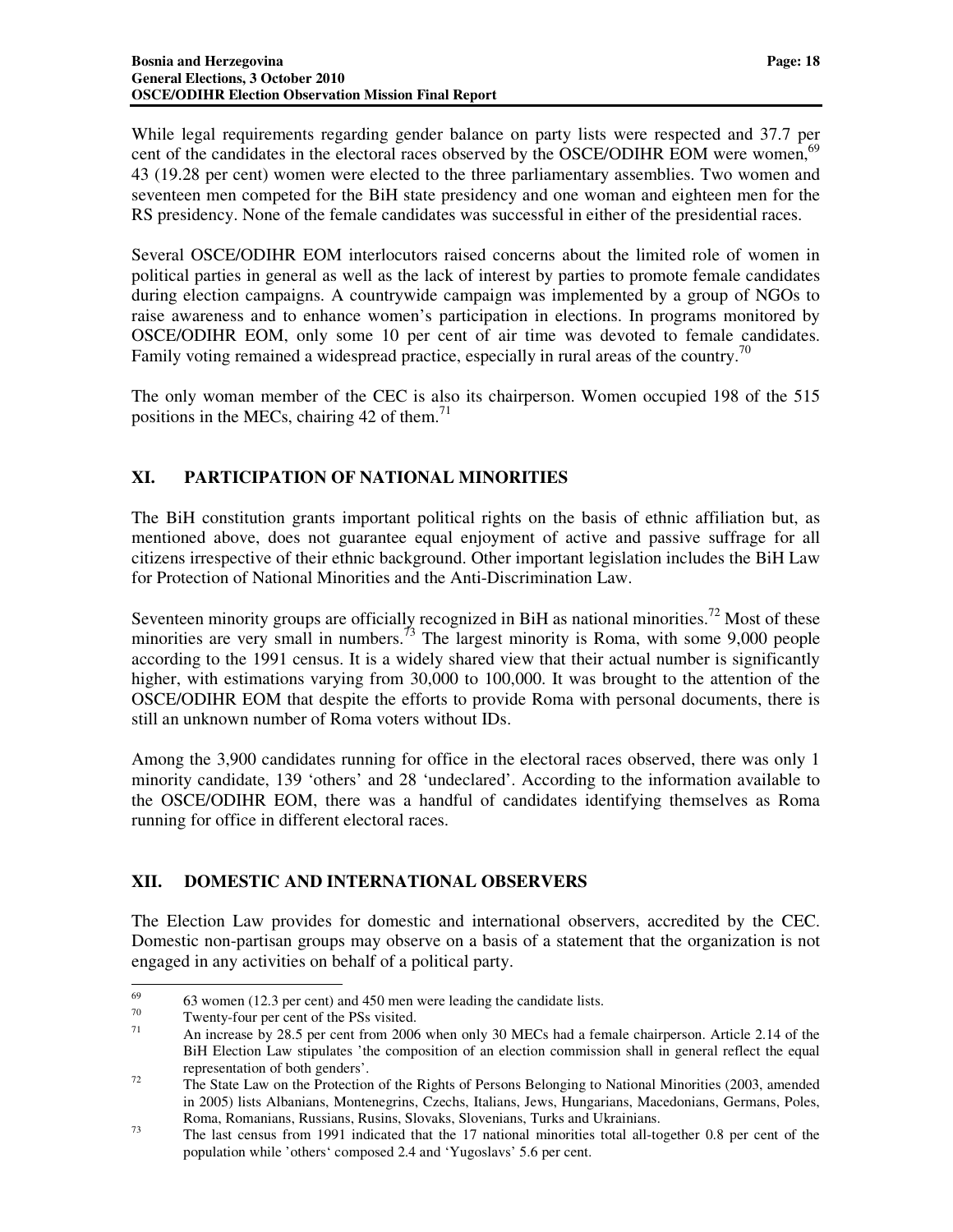These general elections were primarily observed by political subjects' representatives. A total of 53,738 such observers were certified by MECs. In addition, the CEC certified another 106 individuals to observe its work and the MCC in Sarajevo.

The number of domestic observers from civil society was limited. A total of 779 observers were registered, representing 20 non-governmental organizations (NGOs). This figure is five times less than for the previous general elections, when NGOs were organized in a joint deployment. This difference appears to be caused by decreased funding, and some NGO representatives opined that the lower number of domestic observers affected the transparency of the process. In addition, some prominent NGOs stated that they had shifted their primary interest from observation to other aspects, such as monitoring the work of the elected officials in-between elections.

On election day political party observers were noted in more than 97 per cent of PSs visited and NGO observers in only 10 per cent.

## **XIII. COMPLAINTS AND APPEALS**

Regulations governing the complaints and appeals system are found in the Election Law, the BiH Law on Administrative Procedure as well as in a CEC instruction.<sup>74</sup> The legal framework for complaints and appeals is comprehensive and ensures the rights of candidates to seek effective and timely remedy. It has been greatly simplified by the 2006 amendments to the Election Law: first instance complaints are heard either by MECs or the CEC, depending on the legal nature of the alleged violation. First instance MEC decisions can be appealed to the CEC. All CEC decisions can be subject to a judicial review before the Appellate Division of the Court of BiH. The adjudicating authorities can also initiate investigations *ex-officio.*

In general, the CEC processed election-related complaints competently, but did not always respect legal deadlines. The additional CEC task of investigating and deciding on possible conflicts of interests of elected and appointed officials presented a burden to the work of the commission and its legal department, particularly in the run-up to the elections.

Moreover, the CEC lacks a uniform and systemic database for complaints, as it does not have a centralized database for all complaints lodged in BiH. MECs neither systematically log their complaints nor send copies of complaints or decisions to the CEC.

The legislation does not codify the right to public hearings on complaints and appeals, which diminished transparency. The CEC may conduct hearings during its sessions,  $^{75}$  but this possibility was not used by the CEC during the 2010 elections.

During the OSCE/ODIHR EOM observation period, a total of 247 complaints were submitted. Despite the low number of complaints, it was noted the CEC and MECs encountered increasing difficulties to comply with legal deadlines and adjudicate on complaints closer to the election day, and particularly during the post-election period.

<sup>74</sup> <sup>74</sup> CEC Instruction on Procedures for Resolving Complaints and Appeals Submitted to the CEC and Election Commissions (29 April 2010, supplemented on 17 June 2010).

 $75$  Article 6.6.5 of the BiH Election Law.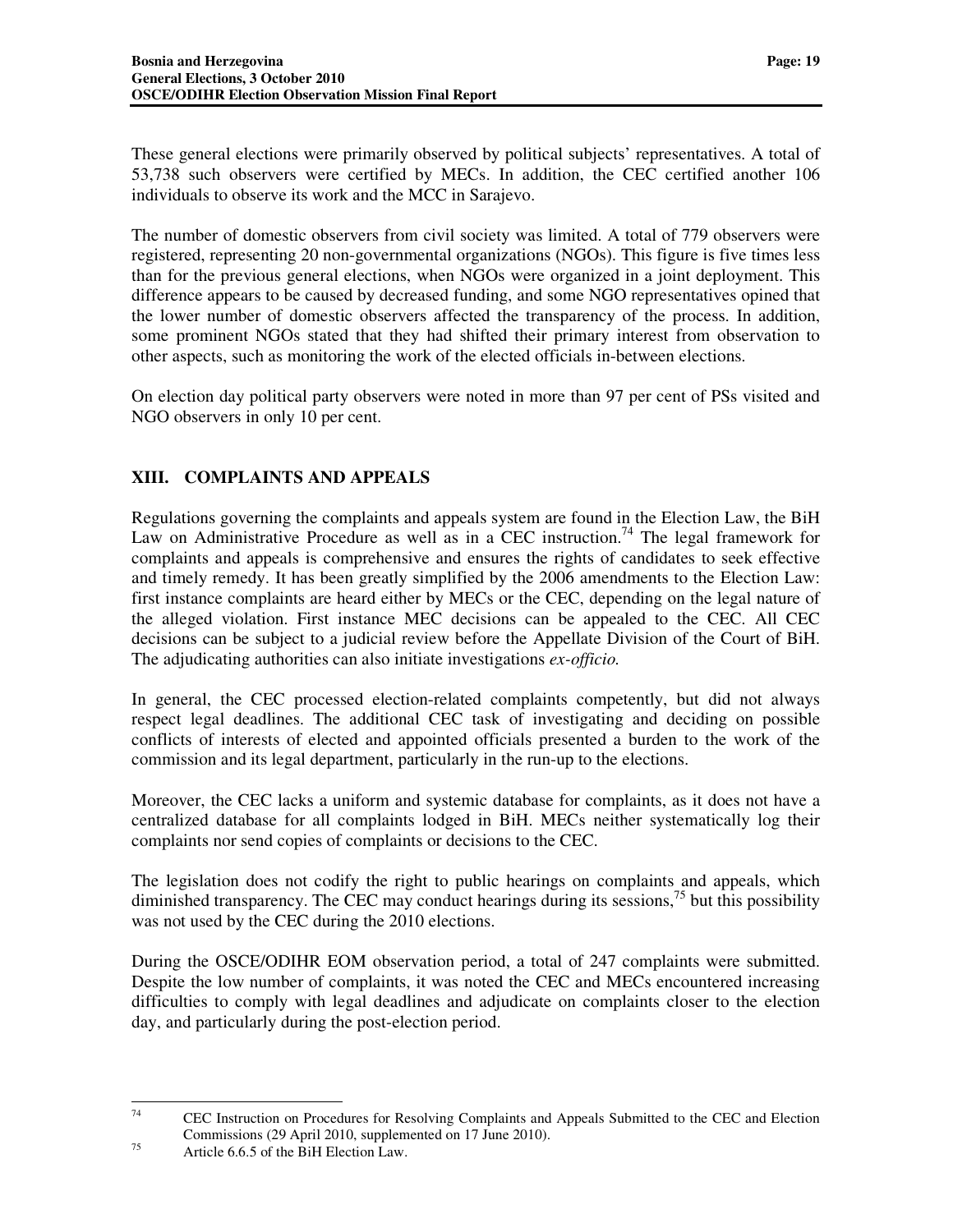Prior to election day, a total of 110 complaints were lodged to the CEC and to MECs. Of those, 53 were filed prior the election campaign period and were all processed accordingly, although legal deadlines were not always met. Most of the complaints were of minor substance. Three fines were issued for violations of paid advertisement regulations.

According to CEC, 57 complaints were lodged during the election campaign period. Of those, 41 were submitted to the MECs. MECs rejected 27 (11 as without grounds, 3 as not filed on time and 13 due to procedural mistakes). MECs ordered parties to remove illegal posters in three cases and issued fines in the three other cases. At the time of this report, the other eight cases were still pending. Seven appeals were lodged with the CEC against decisions of MECs; five were rejected as without grounds, two were accepted with MECs being ordered to repeat the respective procedures (one case also involved a fine issue).<sup>76</sup> The other three were still pending. Sixteen complaints were submitted to the CEC, mainly related to abusive language during the campaign; CEC rejected 12 as without grounds, found grounds for three and issued sanctions.<sup>77</sup> One was still pending at the time of this report.

For all the complaints, seven appeals were lodged with the Appellate Division of the Court of BiH which reflects an improving trust in the decisions issued by the CEC. All have been rejected.

The day prior to election day, 16 complaints were lodged for alleged violations of the campaign silence;<sup>78</sup> four were rejected as without grounds by CEC and others were still under review, despite the 48 hours deadline requirements.

#### **XIV. ELECTION DAY**

Election day took place in an orderly and calm atmosphere. No serious incidents were observed during the opening, voting or counting procedures. The PSCs were generally open and cooperative with observers. International observers noted few possible cases of attempted fraud.<sup>79</sup>

The opening was observed in 146 PSs. The process was assessed by observers as 'good' or 'very good' in 135 cases. Not all procedures were fully respected. In particular, the form on which the PSCs needed to account for the number of ballots received and serial numbers of plastic security ties used to secure the ballot box was not completed in 23 and 22 observed cases respectively. The ballot box was not shown to be empty and was not properly sealed in 7 cases. Only one PS was assessed as 'very bad'.

The CEC reported that all PSs opened on election day. The majority of PSs opened on time; however, 16 PSs observed opened more than 15 minutes late due to protracted opening procedures. According to CEC procedures, PSCs had to manually count all received ballots and enter the data in the protocols, which contributed to the delays at opening.

<sup>76</sup> MEC fined SDA 3,000 BAM (1,500 EUR) for putting posters on kindergarten doors. The CEC reduced the fine to 1,000 BAM.

<sup>&</sup>lt;sup>77</sup> One Bosnian Party candidate was fined three times a total of 12,500 BAM (6,250 EUR) for having prevented journalists to work and insulting participants on a TV show using inflammatory language towards another political subject and in political speeches.

<sup>&</sup>lt;sup>78</sup> Article 7. 4 of the BiH Election Law. Election silence commences 24 hours before opening of the polls.

Attempted carousel voting was observed in PS 013 in Grude, and possible ballot stuffing by the PSC chairperson was observed in PS 073B in Brčko. In 11 PSs, international observers had a reasonable suspicion that mobile phones or digital cameras were used by one or more individual voters to presumably take photos of filled out ballot papers.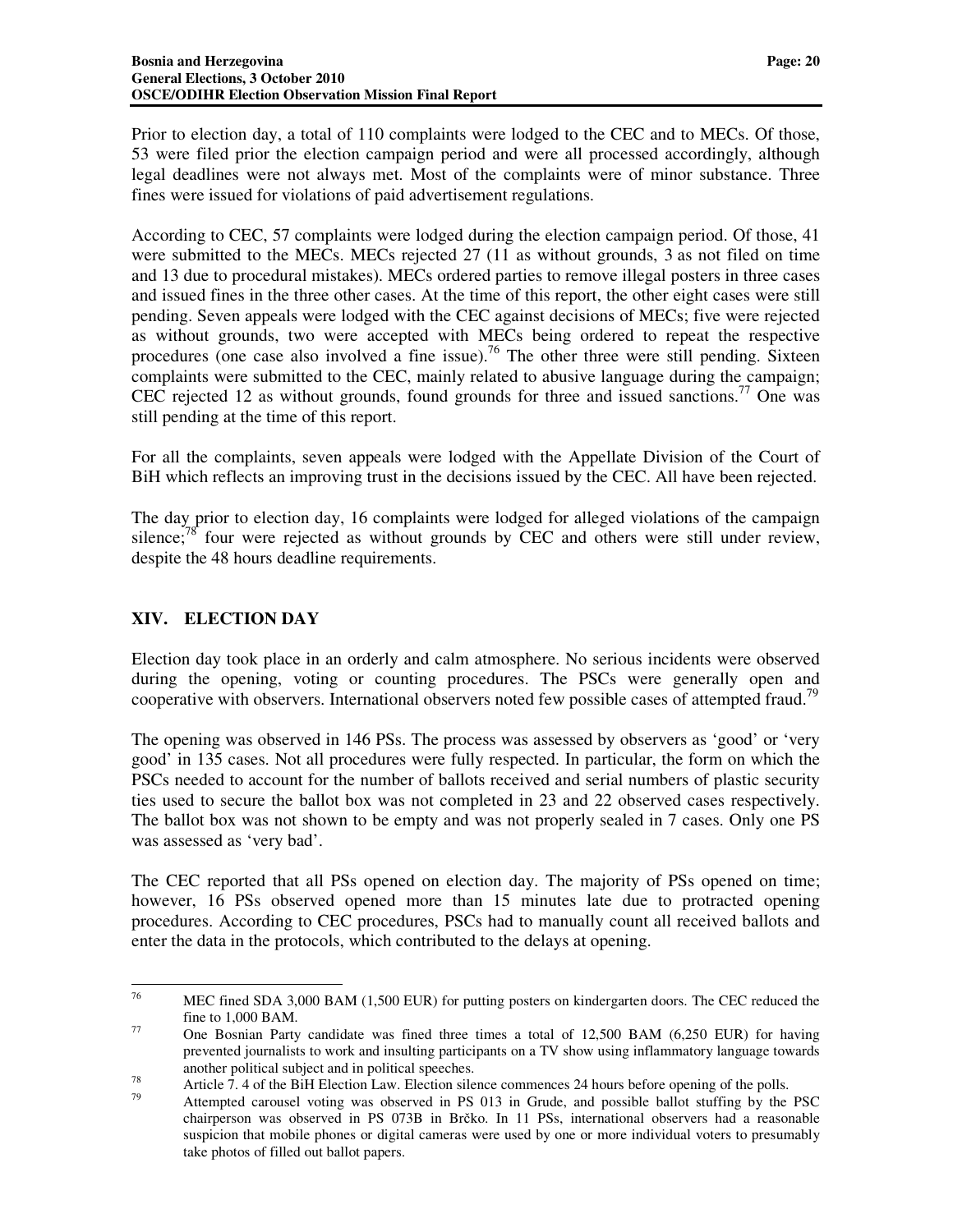International observers assessed the voting process as 'good' or 'very good' in 95 per cent of PSs visited. There was no regional variation in the overall assessment. Negative assessments were based mostly on improper implementation of the election procedures and voters' understanding of the voting process. As well, breaches of voting secrecy were observed in 17 per cent of the PSs visited, which included cases of voters not properly folding their ballots before casting them.<sup>80</sup> Procedural problems were observed in 15 per cent of PSs visited, including ballot box seal numbers not being recorded in the appropriate form (6 per cent) or ballot boxes not being properly sealed (3 per cent).

Family or group voting was widespread throughout the country (24 per cent of PSs observed), especially in rural areas. In addition, observers noted a widespread practice of assisted voting, which by law was foreseen for blind, physically incapable or illiterate voters. Although the legal procedures prescribe that one person can assist only one voter, international observers noted the same individuals assisting several different voters (3 per cent of PSs visited).

Overcrowding was observed in 9 per cent of cases, mainly due to improper PS layout (6 per cent) or inadequate premises. Proxy voting was observed in 5 per cent of PSs observed. The transparency of the process was assessed as 'good' or 'very good' in 95 per cent of the cases.

The counting was observed in 128 PSs. The counting process was conducted in the presence of the political party observers (in 100 of the 104 PSs observed). It lasted throughout the night due to the detailed and complex procedures and the four different types of ballots that needed to be counted in each PS. PSCs had to count ballots in a prescribed order (first for the BiH presidency); this was largely respected.

The counting process was assessed as 'good' or 'very good' in 112 PSs observed (out of 123 reports). Although numerous procedural errors were observed during the count, these did not appear to have an impact on the overall assessment of the process. Such procedural errors mainly had to do with partial failure to complete detailed legally prescribed steps when establishing the election results or to complete them in prescribed sequence: The PSC did not record the number of unused ballots before opening the ballot box in 20 cases and the number of voters who voted was not established by counting the number of signatures on the voter list in 14 cases International observers did not note, however, any cases of deliberate invalidation or other falsification of the voters' choice by PSC members or observers. International observers assessed the counting as 'very bad' in three  $\overline{P}$ Ss.<sup>81</sup>

The official form accounting for the number of received, used, unused and spoilt ballots was not completed in 46 PSs, and it was not signed by all PSC members in 31 PSs. In 33 cases (out of 124 reports), PSCs had difficulty in completing the results protocol and in 19 cases, the results did not reconcile. The results protocols were pre-signed by the members of PSC in 19 polling stations observed, however, the observers did not notice any cases of deliberate falsification of the results protocols.

In general, the transparency of the counting process was respected in most cases, and assessed positively by international observers in 116 PSs. In violation to the law, <sup>82</sup> copies of results protocols were not provided to international observers in 70 cases and results were not publicly

<sup>80</sup>  $80$  A main candidate in one presidential race marked his ballot in front of television cameras.

<sup>&</sup>lt;sup>81</sup> PS 026 in Cazin, PS 010 in Breza and PS 011 in Hadžići.

Article 5.26.2 of Election Law.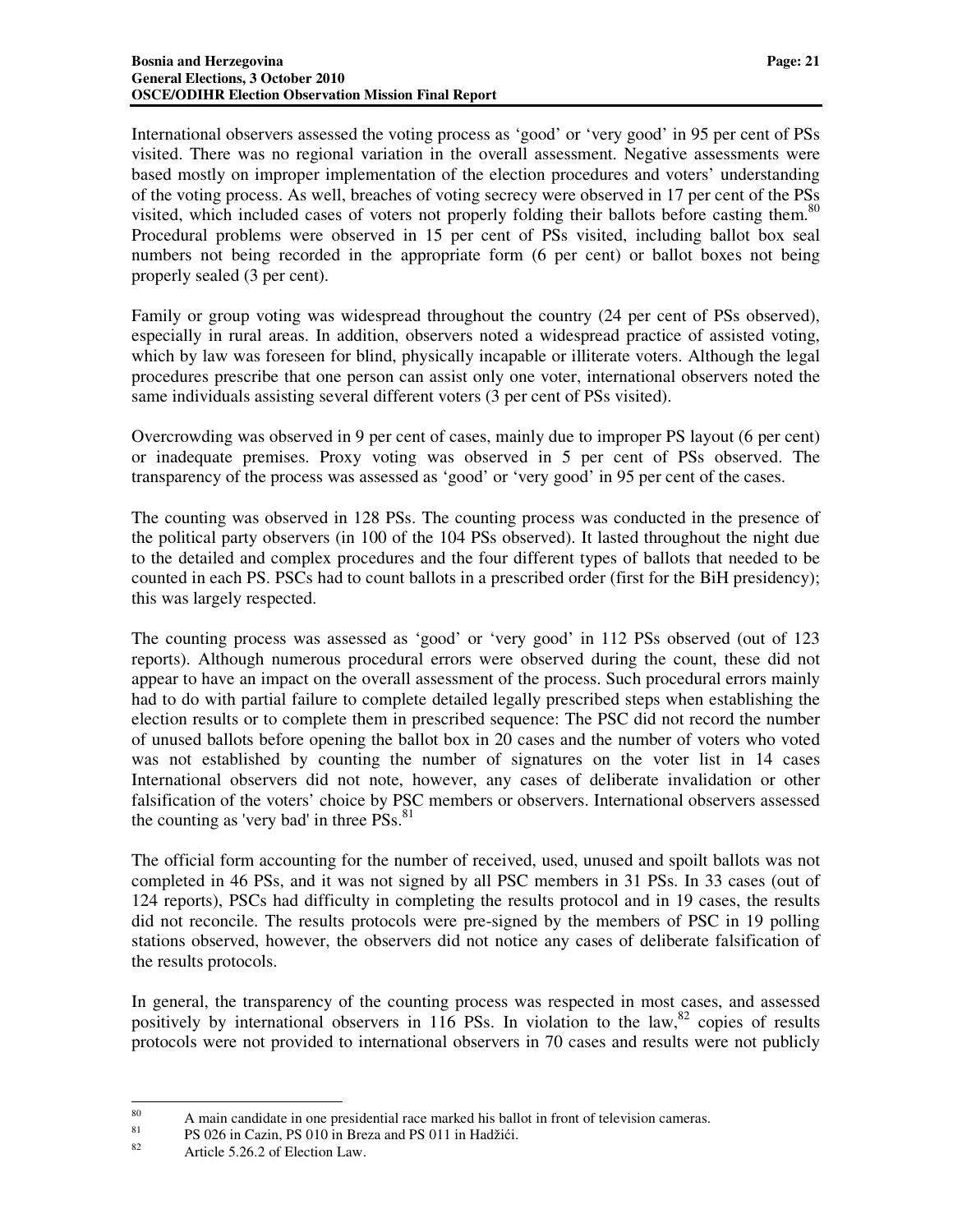posted in 26 PSs, thereby significantly reducing the transparency of the election results at the PSs level.

At the close of polls, the CEC reported a turnout of 56.28 per cent. The turnout was slightly higher in FBiH (56.42 per cent) compared to the RS (55.64 per cent).

#### **XV. ANNOUNCEMENT OF RESULTS AND POST-ELECTION DEVELOPMENTS**

#### **A. TABULATION AND ANNOUNCEMENT OF RESULTS**

The CEC elaborated detailed procedures for processing the election results. In the first stage, immediately after PSCs delivered the results for the BiH presidency to MECs, the MECs started entering the election results into an integrated election information system maintained by the CEC. The new data entry system for tabulation of results seemed to function well, enabling the CEC to receive and announce preliminary results during election night. The CEC published the preliminary results for the BiH presidency at 23:00 on election night, and partial results for all electoral contests by 09:00 the following day. The preliminary results, disaggregated by PS, began to appear on the CEC website after the close of the polls, however, due to the high traffic load, the CEC website was accessible intermittently and with extremely slow connectivity, rendering it practically inaccessible until 6 October.

There were some differences in how the MECs collected the election results protocols from the PSCs, which mainly occurred due to a lack of formalized instructions from the CEC. Some MECs employed 'coordinators' to visit the PSCs throughout the night in order to collect the PS results protocols, while other MECs required the PSCs members to deliver them the protocols. In a few observed cases, the MEC returned the protocols to the PSCs after noticing problems with the reconciliation of figures provided in order to amend errors.<sup>83</sup>

The MEC tabulation of results seemed to be well organized and transparent, with MEC members having a good understanding of procedures. The conditions and resources for tabulation appeared sufficient, however, in few cases the transparency of the process was affected due to limited space.<sup>84</sup> Domestic observers, including political party observers, were generally not present at MECs during the tabulation procedures. International observers had unrestricted access and good co-operation with MECs. No incidents were reported in any MEC during tabulation.

The CEC also posted the number of invalid ballots on its website also broken down by PSs. The percentage of invalid ballots for the BiH presidency was 9.86 in the RS and 6.82 in FBiH. On 5 October, the CEC responded to allegations from certain political parties and concerns expressed in the media about the high number of invalid ballots, by explaining that a large number of these invalid ballots were blank, most likely left unmarked by voters by way of protest vote (this was also the case in previous elections).<sup>85</sup> On 20 October, the CEC decided *ex-officio* to examine and recount invalid ballots for the RS presidency elections for all 2,101 PSs in RS, and invited the NGOs and candidates to observe the process. As a result, the CEC established no substantial difference between the initial and the recounted number of invalid ballots.

<sup>83</sup>  $83$  As observed in Tuzla and Novi Grad - Sarajevo.

<sup>84</sup> As observed in Fojnica, Novo Sarajevo, Brčko, Trebinje, Vlasenica and Foča.

For BiH member of presidency coming from RS, 75 per cent of all invalid ballots were blank.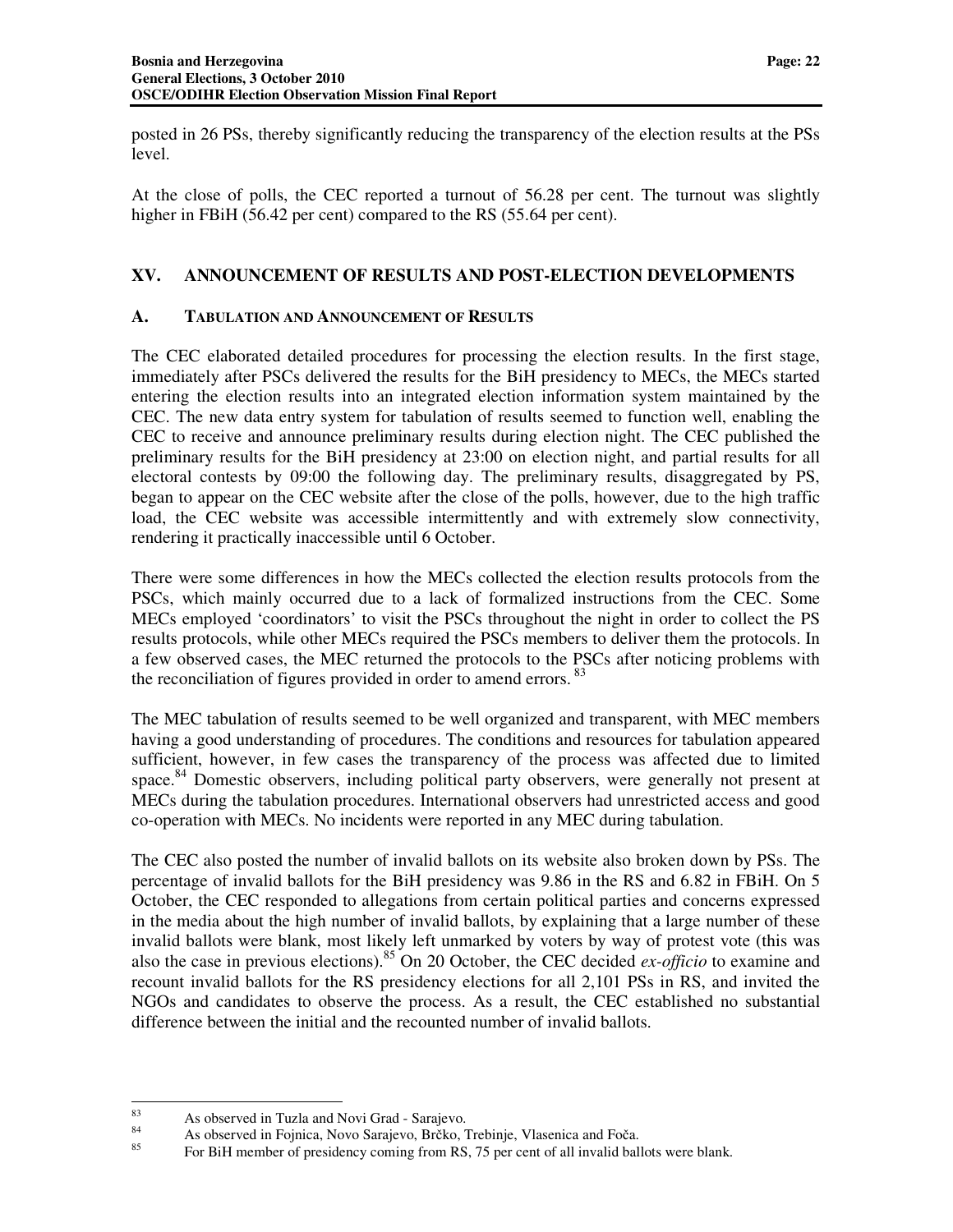A total of 6,503 envelopes with votes for one or more electoral races were excluded from the vote count, mainly due to missing ID copies or the application to vote not signed by voters.

The CEC publically declared itself as committed to investigate any allegations of irregularities during the voting and counting process. The law does not, however, oblige the CEC to look into contested or otherwise problematic PSs by a certain deadline. The CEC also argued that it should not conduct any recounts, if the total amount of contested ballots does not affect the allocated mandates.<sup>86</sup> This argument is, however, problematic, as the CEC could decide itself the number of recounts to be done and, as such, the number of seats potentially affected.

The only legally prescribed deadline for the CEC is to publish the final results within 30 days of the election day (by 2 November).<sup>87</sup> In addition to this, the CEC set itself a deadline of 20 days to establish preliminary results.<sup>88</sup> Only after the final preliminary results were established, on 18 October did contestants have the possibility within three days to challenge the results and request recount of PS results.<sup>89</sup>

The MCC in Sarajevo started its work immediately after the closing of the polls. The MCC was to confirm all PS results through a second data entry of all protocols into the results database and cleaning of all errors that would occur during the data entry process, either in the MECs or the MCC. During this process, the CEC identified 14 PSCs which had not provided correct data when reporting results.<sup>90</sup> The CEC decided to re-count these ballot papers (on 10 and 13 October). $91$ 

Domestic observers were able to observe the process of counting postal, absentee and tendered ballots; however, they were not allowed to observe the process of tabulation of results in the MCC. The CEC argued that the presence of observers in the tabulation room may negatively influence the orderly conduct of the tabulation procedures.

#### **B. COMPLAINTS**

-

On election day, some 121 complaints were lodged over alleged violations of electoral rules. These were still being processed by the MECs at the end of OSCE/ODIHR EOM observation period. The lack of rigorousness in meeting legal deadlines and inefficient communication between MECs and the CEC caused delays in the complaints process, consequently postponing the publication of preliminary election results.

The law provides that a poll book is kept by PSC during the voting process in which information related to voting and other events occurring at the PS and its surrounding area is recorded.<sup>92</sup> Upon receipt of the election materials, the CEC undertook a review of the information contained in the poll books. On 10 October, the CEC announced that 680 remarks relating to potential violations had been recorded and would be examined by the CEC in order to decide upon the substance of

<sup>&</sup>lt;sup>86</sup><br>Article 5.30.6 of BiH Election Law.<br>Article 5.32.1 of BiH Election Law.

 $87$  Article 5.32.1 of BiH Election Law.

<sup>&</sup>lt;sup>88</sup><br>Rulebook on the Organization of MCC, article 48.1.<br> $\Lambda$ <sup>\*\*</sup>icle 5.20.4.5 of PiII Election I cy:

 $89$  Article 5.30.4.5 of BiH Election Law.

In most of these cases, individual candidates from the candidates' list were reported to have won more votes that the list itself, which is not possible.

<sup>&</sup>lt;sup>91</sup> According to article 5.22.2 of the Election Law, the CEC may decide to count the ballots in an MCC if the ballots appear not to be counted, or were not counted completely and properly by the PSC.

 $^{92}$  Article 5.7 of the Election Law.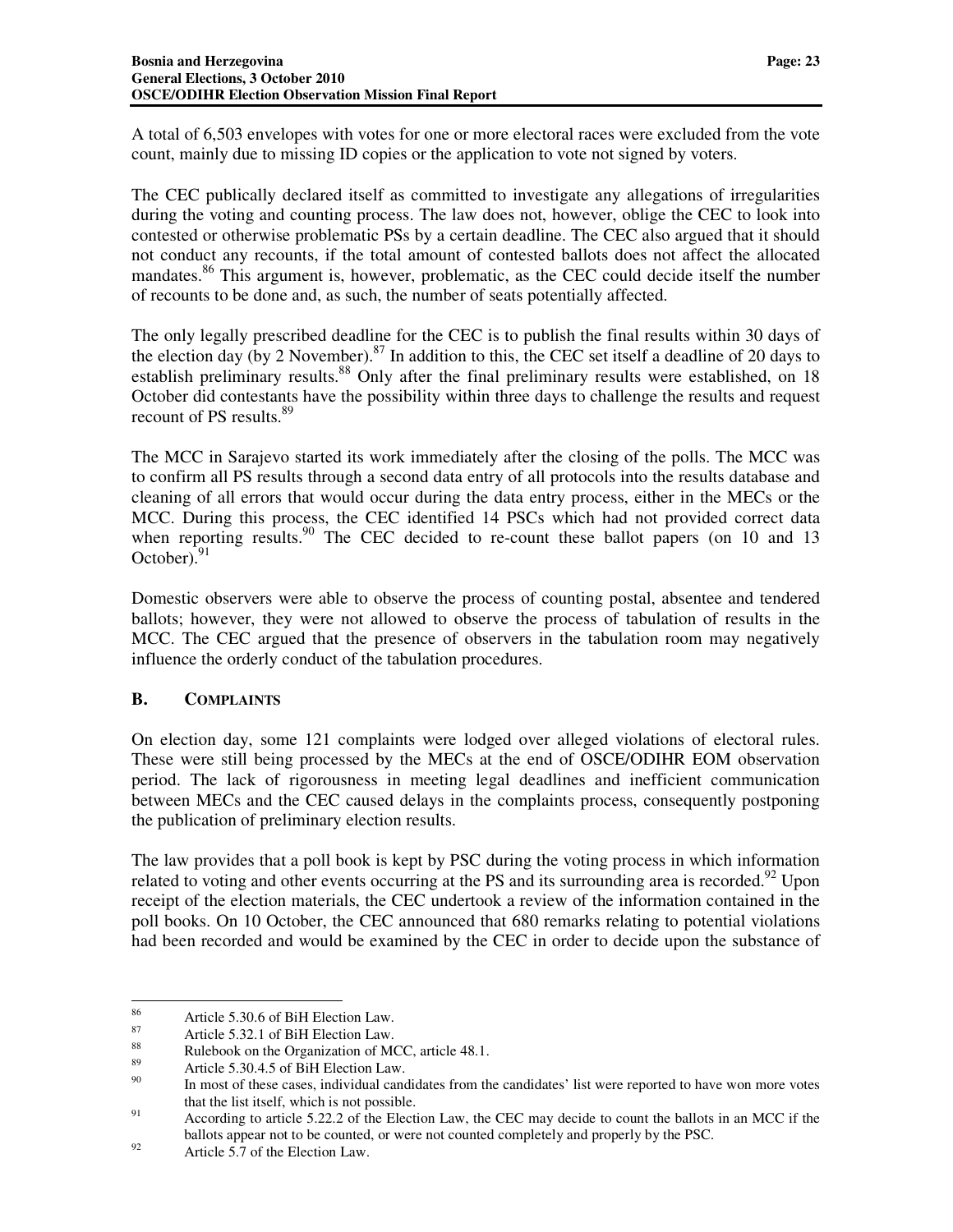the alleged violations and on potential actions to be undertaken. No deadlines were set up for issuing such decisions.

According to the Election Law, once preliminary results are established after the expiry of all deadlines, including final decisions on complaints and appeals, requests for recounts of ballots may follow. The CEC established the preliminary results on 18 October.<sup>93</sup> By 13 October, 48 requests for recounts were submitted to the CEC. The CEC rejected four of them for premature submission and replied to 28 plaintiffs that they would be able to submit requests within 3 days of the CEC announcement of established results. The rest of the requests were not yet addressed by the time of this report.

After the final preliminary results were established, the CEC received 101 requests for recounts. The CEC reviewed the requests and decided to conduct recounts at 15 PSs, as well as to recount all ballots for the cantonal elections in municipalities of Fojnica and Vitez. In addition, the CEC acted on its own initiative and decided to conduct a partial recount for all PSs in Bosanska Gradiška and Srbac, as well as to recount votes in three PSs.

The CEC has published that, in total, it ordered recounts that affected 190 PSs and concluded that these recounts did not influence the election results in terms of its preliminary seat allocation made on 18 October.

#### **XVI. RECOMMENDATIONS**

#### **A. PRIORITY RECOMMENDATIONS**

- 1. The legally binding December 2009 ECtHR decision must be implemented in order to eliminate the legal provisions that discriminate against citizens on the grounds of ethnicity. Residence-based limitations should be also eliminated and the legislation amended accordingly. All BiH citizens should have the right to stand for any office and to vote on equal terms in accordance with OSCE commitments and international standards for democratic elections.
- 2. Efforts should continue to fully harmonize legislation at the state, entity and Brčko district level in order to enhance legal certainty.
- 3. The authorities should review the system of allocation of mandates per electoral unit or the delineation of electoral boundaries to ensure that the number of votes needed to elect members in parliaments is equal.
- 4. The authorities at state and entity level should address the problem of the allocation of the voting option for Brčko residents for general elections.
- 5. Legislation governing political party and campaign financing could be strengthened to improve the transparency of funding candidates' election campaign. Detailed data on donations, incomes and expenditures could be publicly available and enforcement and accountability could benefit from requirements to report campaign finances prior to election day.

93

The CEC set deadline for establishing the preliminary results was 20 days after the election day, i.e. by 23 October.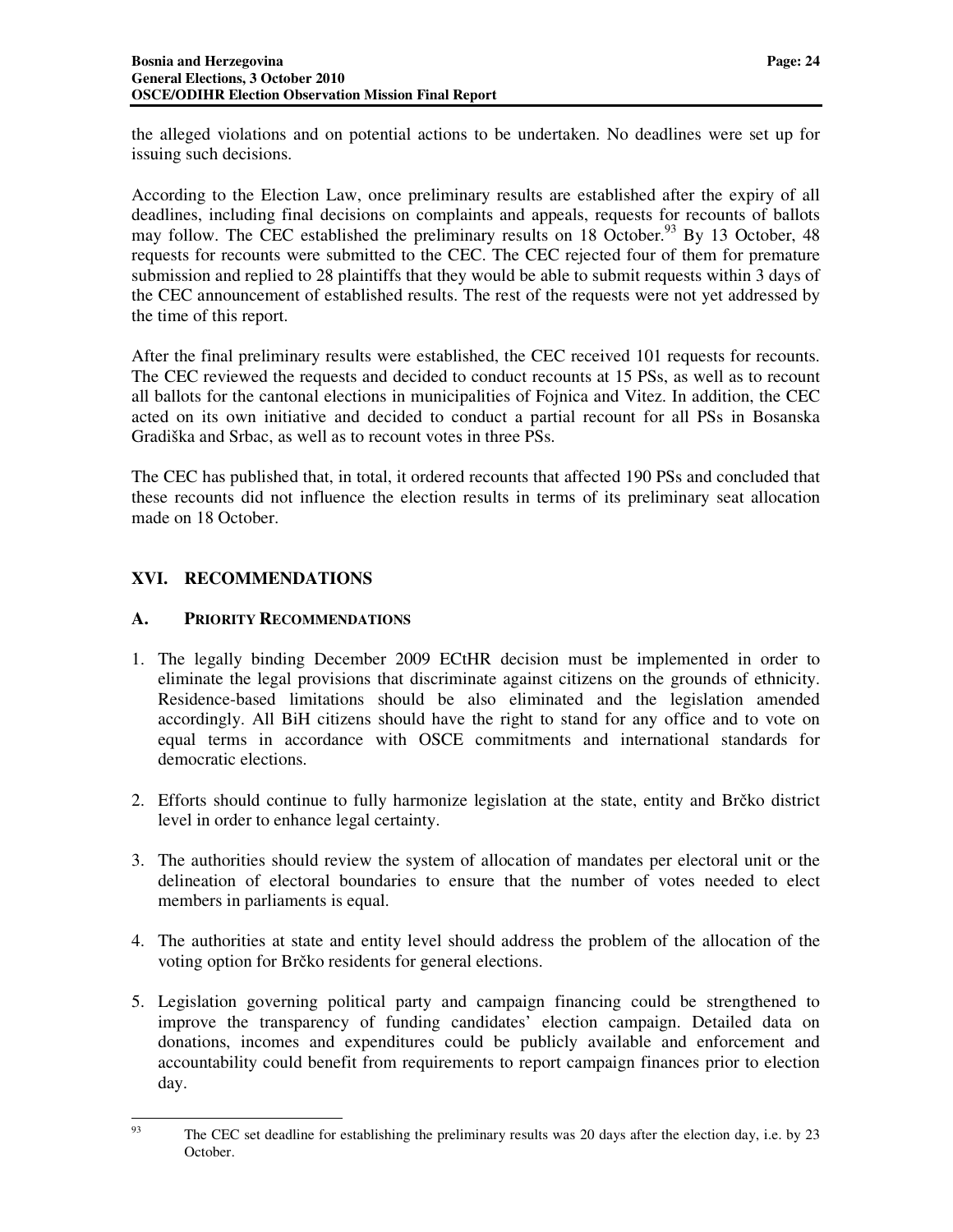- 6. State and entities laws and other regulations on the participation of women in public decisionmaking positions should be harmonized with the Law on Gender Equality. Particularly, the BiH Election Law could be reviewed in order to provide for greater representation of women as candidates and in elected bodies and lists of candidates, as well as on functions in the decision-making process in the governmental structures and judiciary.
- 7. The transparency of the election results would increase if all public information included in the results protocols at the PS level was published on the CEC website, including the number of invalid ballots and the proportion of blank ballots.
- 8. Considering the amount of work and the procedural problems observed on election day, attention should be given to increase the professionalism and accountability of PSCs. The complex election day paperwork suggests that emphasis should be put on training PSC members to deal exclusively with this.

#### **B. OTHER RECOMMENDATIONS**

#### **Legal Framework**

- 9. Amendments to the Law on Conflict of Interest could be considered in a way that another competent authority implements its provisions and the CEC, thus relieved, can focus solely on election related matters.
- 10. The authorities should consider amending the BiH Election Law to remove the restriction that prohibits voters from signing in support of more than one candidacy.
- 11. A detailed procedure for verifying support signatures by the CEC should be provided by law, ensuring consistency of and legal certainty on the verification process. Political parties should be provided with an opportunity to observe the verification of support signatures.

#### **Election Administration**

- 12. Implementation of certain provisions of the Election Law could be improved as follows:
	- a. Reporting mechanisms between MECs and the CEC should be improved to enhance accuracy and timely communication.
	- b. A comprehensive log of all complaints submitted to all election commissions, together with a status tracking system, in order to filter meeting of legal deadlines and increase transparency.
	- c. Reinforced discretionary powers of the CEC to act on complaints or to investigate *exofficio.*
	- d. Enhancing the personnel capacity of the CEC legal and audit departments.
- 13. In order to remedy the existing practice of political subjects trading PSC positions, the law could be amended in such a way that political subjects provide a list of potential PSC candidates before the MEC lottery is conducted, rather than afterwards.

#### **Voter Education**

14. Voters could benefit from various types of voter education programs, including: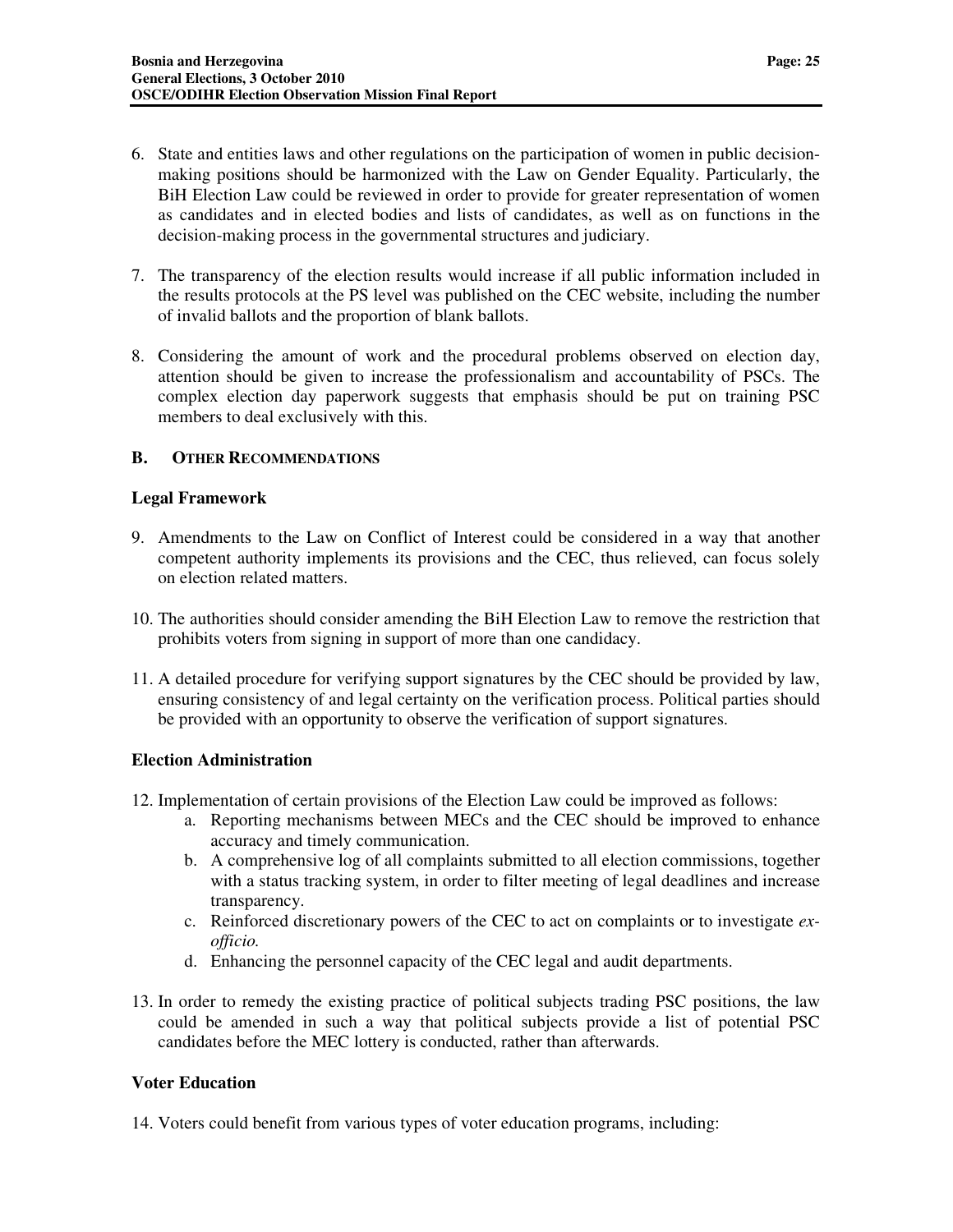- a. broader aspects of the voting process (in addition to how to mark different ballots), including sensitizing voters to issues such as family and group voting,
- b. those directed particularly at minority voters. Development and implementation of such programs should be done in close co-operation with relevant minority civic organizations, considering the conditions of specific communities, such as (functional) illiteracy, level of education and linguistic needs,
- c. on out-of-country voting provisions, including outreach programs to better implement legal provisions through which refugees could register to vote for the first time.

#### **Media**

- 15. Consideration should be given to introducing clear deadlines for the CRA to handle complaints related to broadcasters' activities in a timely manner. The CRA should consider systematic monitoring of the broadcasters' election coverage and their compliance with the rules and regulations.
- 16. There could be greater objectivity and diversity in the reporting of public broadcasters, especially when covering activities of state authorities, which could be achieved by fully respecting editorial independence.

#### **Campaign Financing**

- 17. Deadlines should be introduced for the CEC to audit campaign financing. The CEC should strengthen its resources to enable a proper, accurate and timely audit.
- 18. The BiH Election Law could be improved by removing the obligation for running candidates to submit property statements, while maintaining this obligation for all elected candidates at the beginning and expiry of their mandates. Public accountability could benefit from a credible checking system on the property asset declarations.

#### **Participation of Women**

19. Political parties should be encouraged to promote gender equality and take actions to enhance the participation of women in the party leadership and in electoral lists, to increase visibility of female candidates during electoral campaigns, and to systematically integrate gender issues as part of party platforms.

#### **Participation of National Minorities**

20. Resolute measures should be taken by relevant authorities to solve the remaining cases of lack of personal IDs among the Roma population and to prevent the emergence of new cases by removing administrative obstacles (e.g., waiving fees applicable for obtaining documents and introducing unlimited validity for birth certificates) so that the Roma population can exercise their right to vote.

#### **Election Day**

21. The accuracy, accountability and quality of the electoral process could benefit from better quality of election materials. The ballot papers for voting by mail could be printed in different color to avoid potential misuse for in-person voting. In order to avoid fraudulent usage of ballots which are not of the prescribed form, ballot papers could be printed with a security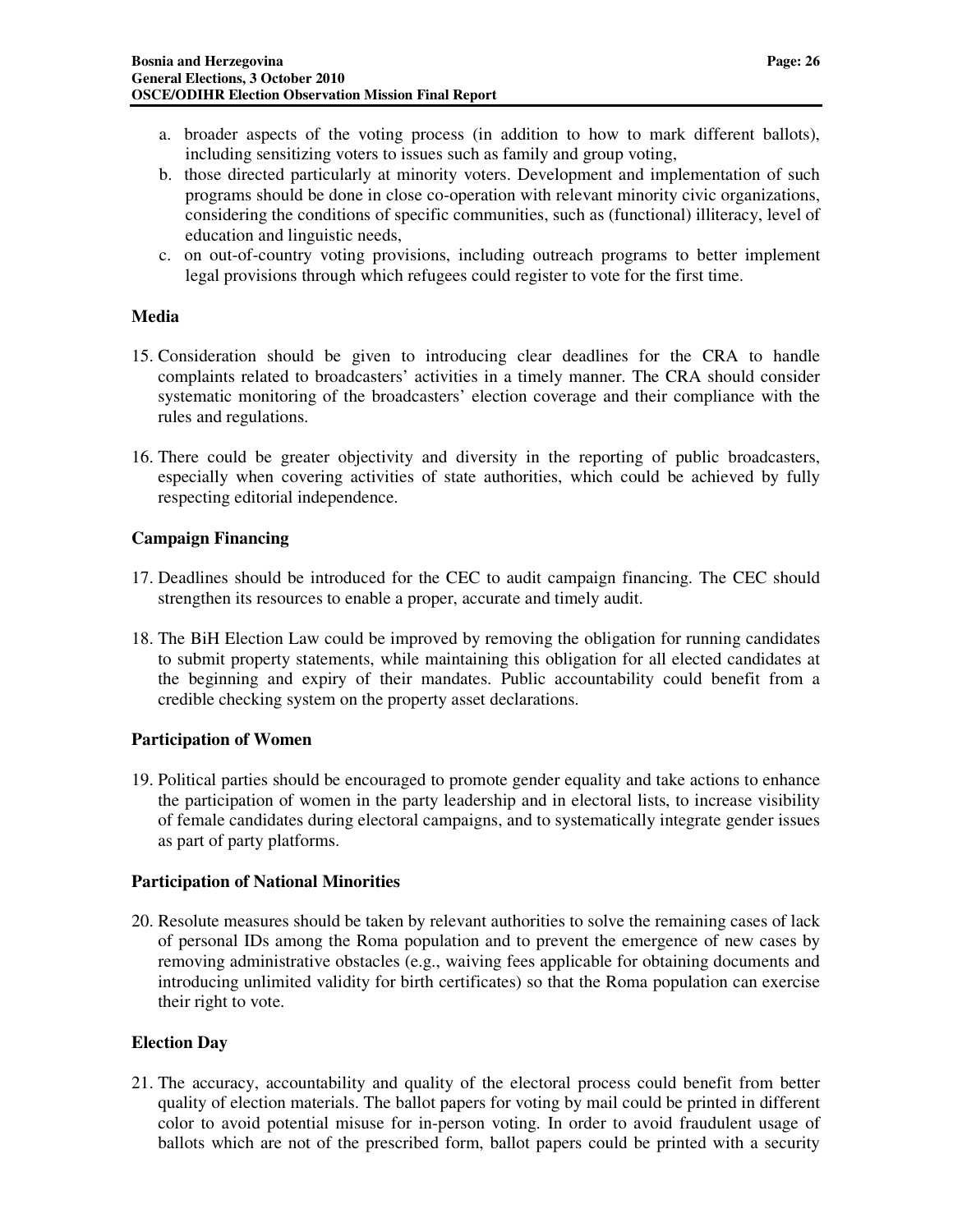pattern. The CEC could also consider usage of translucent ballot boxes to increase the transparency of the election process.

- 22. The process of voting in the PS could benefit by a simplification of certain election day procedures. For example, the ballot papers need not be hand-counted before the opening of the PSs, so as to avoid their late opening. PSCs should not be required to retain the observer IDs, as these results in additional and unnecessary administrative hassle.
- 23. The CEC should fully enforce the provisions in the law to provide accredited observers with copies of the results protocols.
- 24. The transparency of the work of election commissions during data entry of results could be improved so that observers could access all stages of the process, including the tabulation and verification of data entry at the MCC in Sarajevo.
- 25. The slow process of counting postal, absentee and tendered ballots and the central control check and tabulation of data from all PSC results protocols in the MCC in Sarajevo should be accelerated and a shorter deadline for producing the final election results established. In this respect, the law should include a provision that the postal ballots are counted only if they are received by the closing of the polls.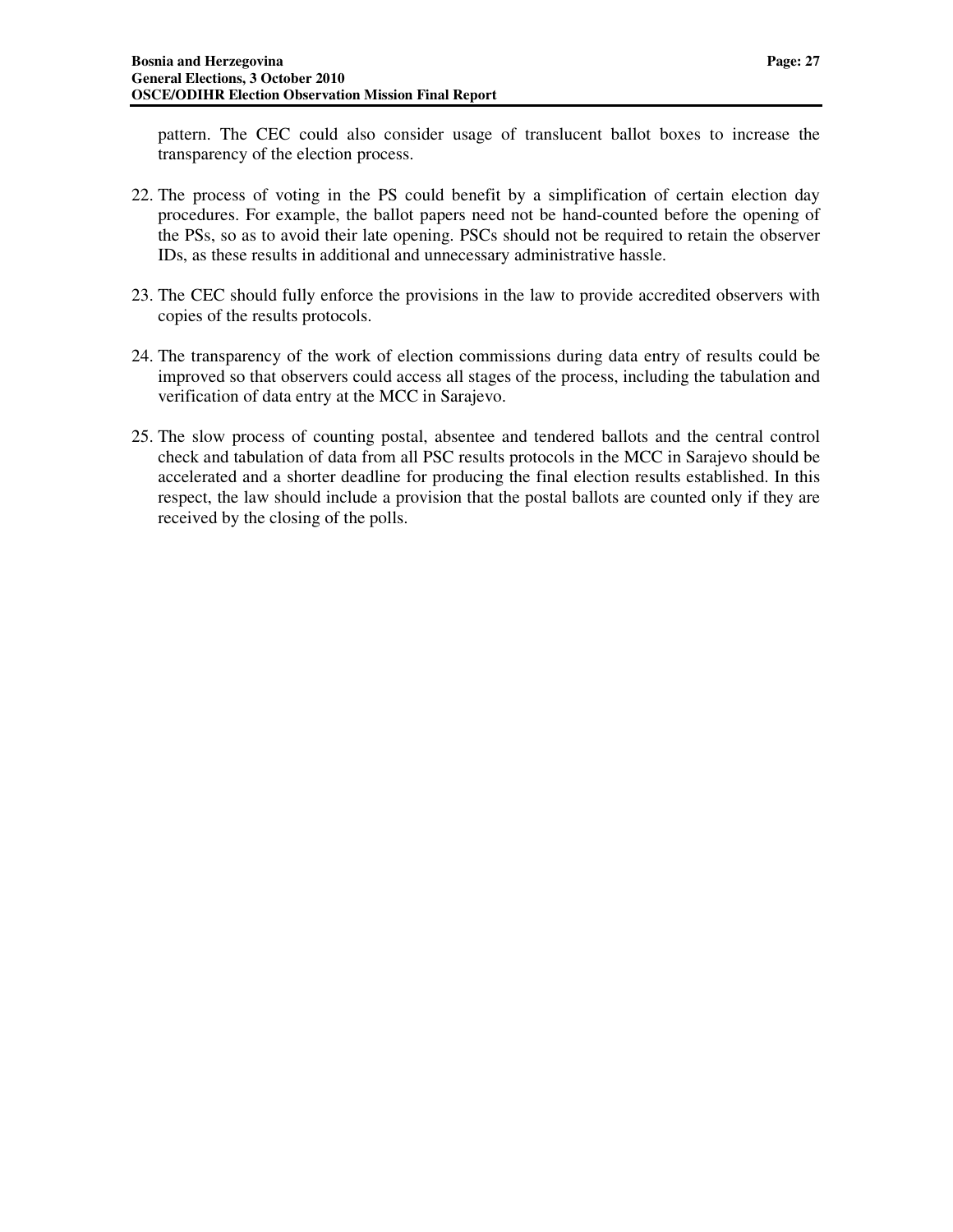#### **ANNEX: FINAL RESULTS**

#### **BIH PRESIDENT**

| <b>FBIH Voters:</b> | Valid votes: 1,023,150                                                 |
|---------------------|------------------------------------------------------------------------|
|                     | (Regular: 1,008,667. Postal: 9,219. Absentee/mobile/abroad in consular |
|                     | dept.: 4,977. Confirmed tendered: 287.)                                |
|                     | Invalid votes: 74,906 $(6.82\%)$                                       |
| <b>RS Voters:</b>   | <b>Valid votes: 604,370</b>                                            |
|                     | (Regular: 589,086. Postal: 10,713. Absentee/mobile/abroad in consular  |
|                     | dept.: 4,356. Confirmed tendered: 215.)                                |
|                     | Invalid votes: $66,147$ (9.86%)                                        |
|                     |                                                                        |

#### **Bosniak Member:**

| N <sub>0</sub> | Candidate Name           | Party Affiliation                                        | Number<br>of Votes | Per cent |
|----------------|--------------------------|----------------------------------------------------------|--------------------|----------|
|                | <b>BAKIR IZETBEGOVIĆ</b> | SDA (Party for democratic Action)                        | 162,831            | 34.86%   |
| $\overline{2}$ | FAHRUDIN RADONČIĆ        | SBB BIH (Union for Better Future) -<br>Fahrudin Radončić | 142,387            | 30.49%   |
| 3              | HARIS SILAJDŽIĆ          | <b>SBIH</b> (Party for BIH)                              | 117,240            | 25.10%   |
| $\overline{4}$ | <b>IBRAHIM ĐEDOVIĆ</b>   | DNZ BIH (Democratic People's Union of<br>BIH             | 13,369             | 2.86%    |
| 5              | <b>MUJO DEMIROVIĆ</b>    | BPS (BIH Patriotic Party) - Sefer Halilović              | 8,951              | 1.92%    |
| 6              | <b>DEMAL LATIC</b>       | A-SDA (Party of Democratic Activity)                     | 8,738              | 1.87%    |
|                | <b>IBRAHIM SPAHIC</b>    | GDS BIH (Civil Democratic Party of BIH)                  | 6,948              | 1.49%    |
| 8              | IZUDIN KEŠETOVIĆ         | BOSS (Bosnian Party) - Mirnes Ajanović                   | 4,228              | 0.91%    |
| 9              | AIDA JUSIĆ               | <b>Independent Candidate</b>                             | 2,347              | $0.50\%$ |

## **Croat Member:**

| N <sub>0</sub> | Candidate Name                | Party Affiliation                                | Number<br>of Votes | Per cent |
|----------------|-------------------------------|--------------------------------------------------|--------------------|----------|
|                | ŽELJKO KOMŠIĆ                 | SDP (Social Democratic Party of BIH)             | 337,065            | 60.61%   |
| $\overline{2}$ | <b>BORJANA KRIŠTO</b>         | HDZ BIH (Croatian Democratic Union of<br>$BIH$ ) | 109,758            | 19.74%   |
| 3              | <b>MARTIN RAGUŽ</b>           | Croatian Coalition HDZ 1990 - HSP BIH            | 60,266             | 10.84%   |
| $\overline{4}$ | JERKO IVANKOVIĆ-<br>LIJANOVIĆ | NSRZB (People's Party Work for<br>Betterment)    | 45,397             | 8.16%    |
| 5              | PERO GALIĆ                    | <b>Independent Candidate</b>                     | 1,581              | 0.28%    |
| 6              | <b>MILE KUTLE</b>             | <b>Independent Candidate</b>                     | 1,069              | 0.19%    |
|                | <b>FERDO GALIC</b>            | <b>Independent Candidate</b>                     | 975                | 0.18%    |

## **Serb Member:**

| N <sub>0</sub> | Candidate Name               | Party Affiliation                                                               | Number<br>of Votes | Per cent |
|----------------|------------------------------|---------------------------------------------------------------------------------|--------------------|----------|
|                | <b>NEBOJŠA</b><br>RADMANOVIĆ | Coalition SNSD-SP (Alliance, Independent<br>Social Democrats - Socialist Party) | 295,629            | 48.92%   |
|                | <b>MLADEN IVANIC</b>         | <b>Coalition Together for Srpska</b>                                            | 285,951            | 47.31%   |
|                | RAJKO PAPOVIĆ                | Union for Democratic Srpska                                                     | 22,790             | $3.77\%$ |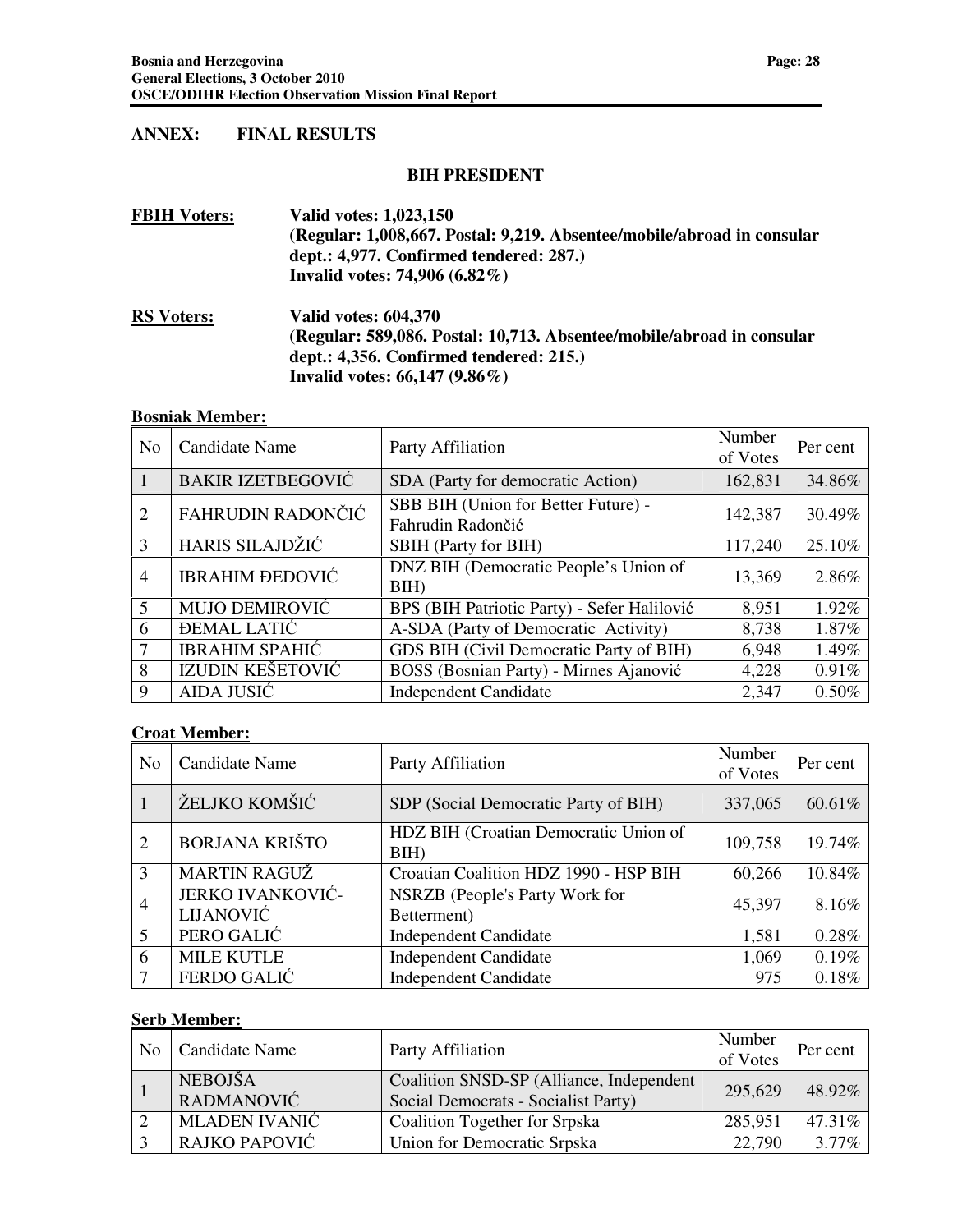#### **RS PRESIDENCY**

#### **Valid votes: 632,674 (Regular: 613,648. Postal: 12,579. Absentee/mobile/abroad in consular dept.: 6,190. Confirmed tendered: 257.) Invalid votes: 38082 (5.68%)**

| N <sub>0</sub> | Candidate Name                      | Party Affiliation                                 | Number<br>of Votes | Per cent |
|----------------|-------------------------------------|---------------------------------------------------|--------------------|----------|
|                | <b>MILORAD DODIK</b>                | Coalition SNSD - DNS - SP                         | 319,618            | 50,52%   |
| $\overline{2}$ | OGNJEN TADIĆ                        | <b>Coalition Together for Srpska</b>              | 227,239            | 35,92%   |
| 3              | ENES SULJKANOVIĆ                    | SDP (Social Democratic Party of BIH)              | 15,425             | 2,44%    |
| 4              | ŠEVKET HAFIZOVIĆ                    | SDA (Party for democratic Action)                 | 14,843             | 2,35%    |
|                | <b>MUHAREM</b><br><b>MURSELOVIĆ</b> | <b>SBIH</b> (Party for BIH)                       | 14,177             | 2,24%    |
| 6              | DRAGAN ĐURĐEVIĆ                     | SRS (Serb Radical Party) - Dr. Vojislav<br>Šešelj | 8,178              | 1,29%    |
| 7              | <b>EMIL VLAJKI</b>                  | NDS (Peoples Democratic Party)                    | 6,101              | 0.96%    |

#### **BIH HOUSE OF REPRESENTATIVES**

#### **FBIH Voters:**

**Valid votes: 1,020,293 (Regular: 1,005,334. Postal: 9,417. Absentee/mobile/abroad in consular dept.: 5,238. Confirmed tendered: 252.) Invalid votes: 78,009 (7.10%)** 

| N <sub>0</sub> | Political Party/Coalition            | Number<br>of Votes | Per cent | <b>Seats</b>                | Direct         | Comp.<br><b>Seats</b> |
|----------------|--------------------------------------|--------------------|----------|-----------------------------|----------------|-----------------------|
|                | SDP (Social Democratic Party of BIH) | 266,023            | 26.07%   | 8                           | 6              |                       |
| $\mathfrak{D}$ | SDA (Party for democratic Action)    | 197,922            | 19.40%   | 7                           | 7              |                       |
|                | SBB BIH (Union for Better Future) -  |                    |          |                             |                |                       |
|                | Fahrudin Radončić                    | 124,114            | 12.16%   | 4                           | 3              |                       |
|                | <b>HDZ BIH (Croatian Democratic</b>  |                    |          |                             |                |                       |
| 4              | Union of BIH)                        | 112,115            | 10.99%   | 3                           | $\overline{2}$ |                       |
| 5              | <b>SBIH</b> (Party for BIH)          | 74,004             | 7.25%    | ↑                           |                |                       |
|                | Croatian Coalition HDZ 1990 - HSP    |                    |          |                             |                |                       |
| 6              | <b>BIH</b>                           | 49,549             | 4.86%    | $\mathcal{D}_{\mathcal{L}}$ |                |                       |
|                | NSRZB (People's Party Work for       |                    |          |                             |                |                       |
|                | Betterment)                          | 49,050             | 4.81%    |                             |                |                       |
| 8              | DNZ BIH (Democratic People's         |                    |          |                             |                |                       |
|                | Union of BIH)                        | 14,843             | 1.45%    |                             |                |                       |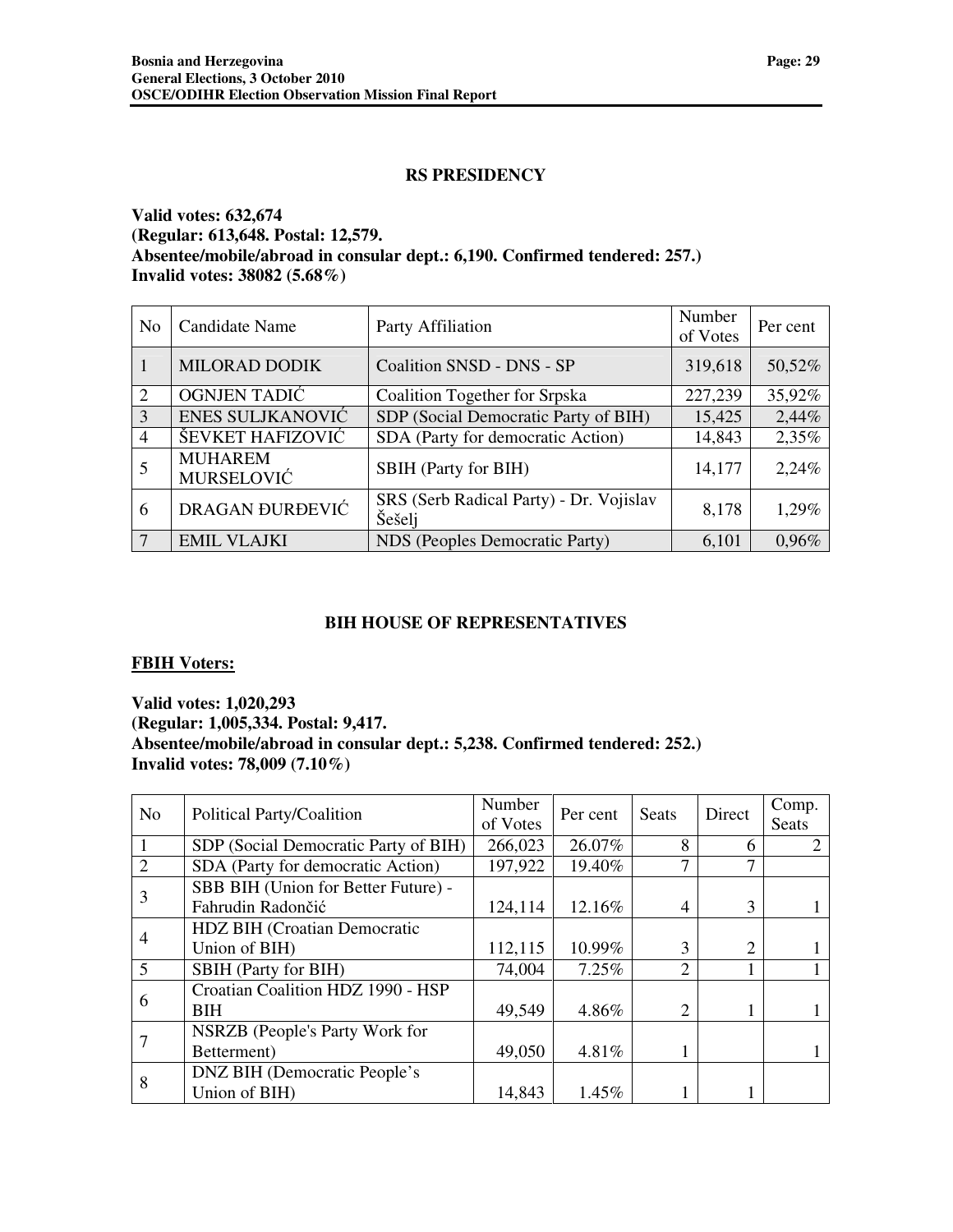#### **RS Voters:**

#### **Valid votes: 621,276 (Regular: 602,092. Postal: 12,549. Absentee/mobile/abroad in consular dept.: 6,389. Confirmed tendered: 246.) Invalid votes: 49,669 (7.40%)**

| N <sub>0</sub> | Political Party/Coalition                 | Number<br>of Votes | Per cent | Seats | Direct | Comp.<br>Seats |
|----------------|-------------------------------------------|--------------------|----------|-------|--------|----------------|
|                | SNSD (Alliance of Independent Social      |                    |          |       |        |                |
|                | Democrats) - Milorad Dodik                | 269009             | 43,30    |       |        |                |
|                | SDS (Serb Democratic Party)               | 137844             | 22,19    |       |        |                |
|                | PDP (Party of Democratic Progress)        | 40070              | 6,45     |       |        |                |
|                | <b>DNS</b> (Democratic People's Alliance) | 28511              | 4,59     |       |        |                |

## **FBIH HOUSE OF REPRESENTATIVES**

**Valid votes: 1,023,529 (Regular: 1,008,495. Postal: 9,447. Absentee/mobile/abroad in consular dept.: 5,300. Confirmed tendered: 287.) Invalid votes: 74,542 (6.79%)** 

| No             | Political Party/Coalition                                          | Number<br>of Votes | Per cent | Seats | Direct         | Comp.<br>Seats |
|----------------|--------------------------------------------------------------------|--------------------|----------|-------|----------------|----------------|
| 1              | SDP (Social Democratic Party of BIH)                               | 251,053            | 24.53%   | 28    | 20             | 8              |
| $\overline{2}$ | SDA (Party for democratic Action)                                  | 206,926            | 20.22%   | 23    | 17             | 6              |
| 3              | SBB BIH (Union for Better Future) -<br>Fahrudin Radončić           | 121,697            | 11.89%   | 13    | 11             | $\overline{2}$ |
| 4              | HDZ BIH (Croatian Democratic<br>Union of BIH)                      | 108,943            | 10.64%   | 12    | 10             | 2              |
| 5              | <b>SBIH</b> (Party for BIH)                                        | 78,086             | 7.63%    | 9     | 8              |                |
| 6              | NSRZB (People's Party Work for<br>Betterment)                      | 48,286             | 4.72%    | 5     |                | 5              |
|                | Croatian Coalition HDZ 1990 - HSP<br>BIH                           | 47,941             | 4.68%    | 5     | $\overline{4}$ |                |
| 8              | A-SDA (Party of Democratic<br>Activity)                            | 19,254             | 1.88%    | 1     | 1              |                |
| 9              | <b>DNZ BIH (Democratic People's</b><br>Union of BIH)               | 15,082             | 1.47%    | 1     | 1              |                |
| 10             | SNSD (Alliance of Independent Social<br>Democrats) - Milorad Dodik | 9,505              | 0.93%    |       | 1              |                |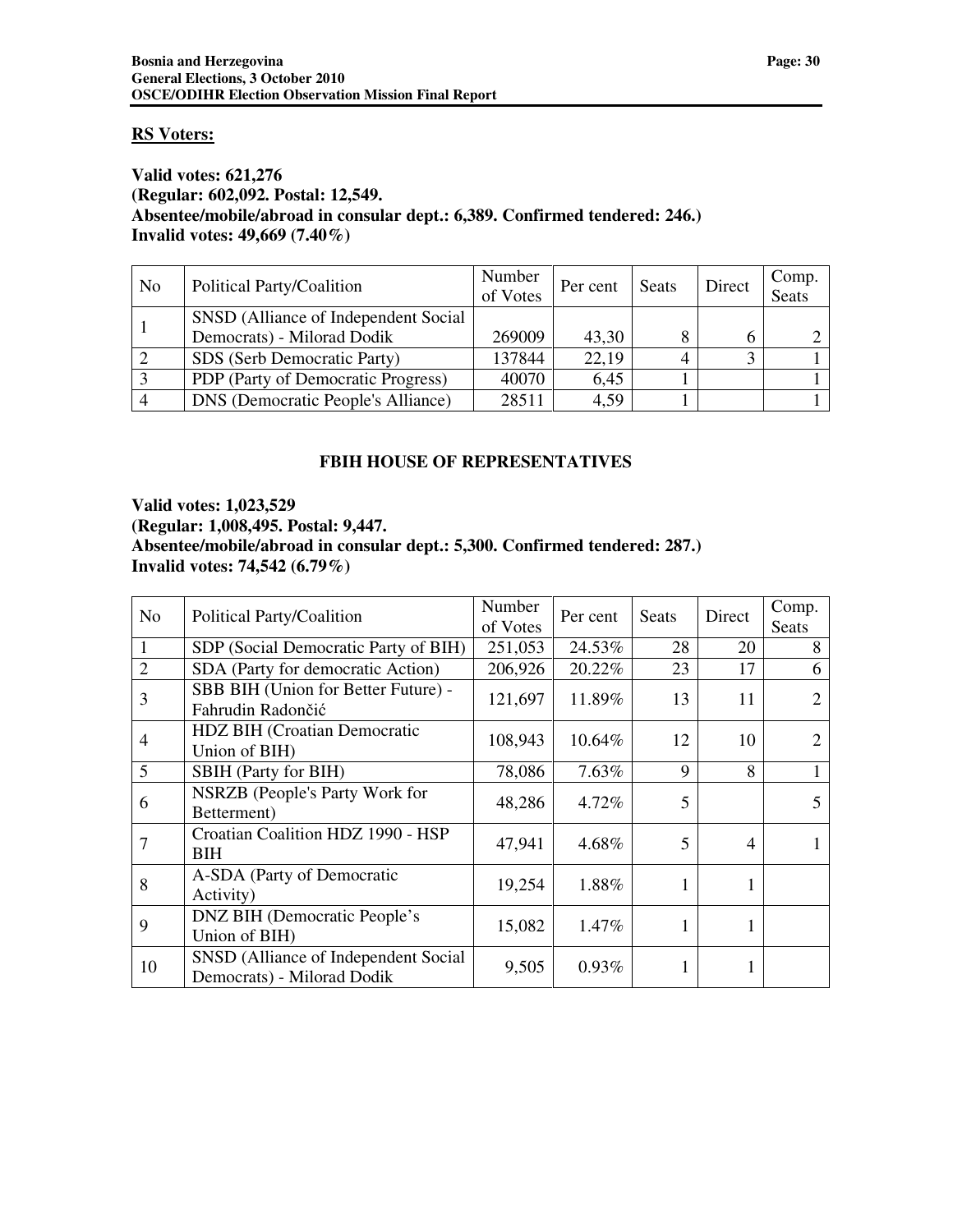#### **RS NATIONAL ASSEMBLY**

#### **Valid votes: 633,429 (Regular: 614,182. Postal: 12,533. Absentee/mobile/abroad in consular dept.: 6,449. Confirmed tendered: 265.) Invalid votes: 37,301 (5.56%)**

| N <sub>0</sub>              | Political Party/Coalition                 | Number<br>of Votes | Per cent | <b>Seats</b>  | Direct         | Comp.<br>Seats |
|-----------------------------|-------------------------------------------|--------------------|----------|---------------|----------------|----------------|
|                             | SNSD (Alliance of Independent Social      |                    |          |               |                |                |
|                             | Democrats) - Milorad Dodik                | 240,727            | 38.00%   | 37            | 28             |                |
| $\mathcal{D}_{\mathcal{L}}$ | SDS (Serb Democratic Party)               | 120,136            | 18.97%   | 18            | 14             | 4              |
|                             | PDP (Party of Democratic Progress)        | 47,806             | $7.55\%$ |               | 5              |                |
| $\overline{4}$              | <b>DNS</b> (Democratic People's Alliance) | 38,547             | 6.09%    | 6             | 4              | 2              |
|                             | Socialist Party and Party of United       |                    |          |               |                |                |
|                             | Pensioners                                | 26,824             | 4.23%    | 4             | 3              |                |
| 6                           | Democratic Party - Dragan Čavić           | 21,604             | 3.41%    | 3             |                | $\bigcirc$     |
|                             | SDP (Social Democratic Party of BIH)      | 19,297             | 3.05%    | 3             | $\overline{2}$ |                |
| 8                           | SDA (Party for democratic Action)         | 16,861             | 2.66%    | $\mathcal{D}$ | $\mathcal{D}$  |                |
| 9                           | SRS RS (Serb Radical Party of RS)         | 15,166             | 2.39%    |               |                |                |
| 10                          | NDS (Peoples Democratic Party)            | 13,440             | 2.12%    | 2             | $\overline{2}$ |                |